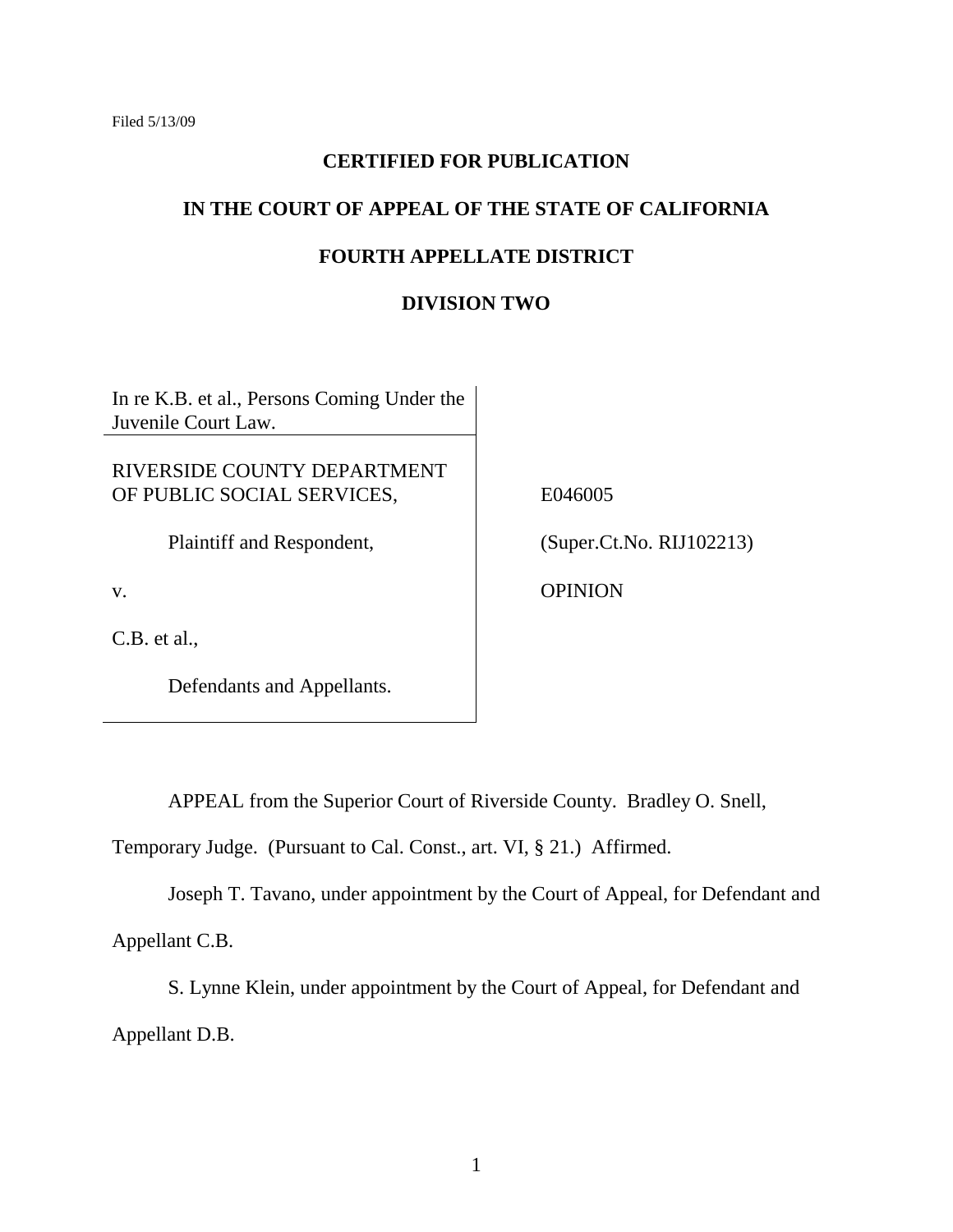Pamela J. Walls, Interim County Counsel, and Anna M. Deckert, Deputy County Counsel, for Plaintiff and Respondent.

Sharon S. Rollo, under appointment by the Court of Appeal, for Minors.

The parents of Ka.B., Kr.B. and D.B. appeal from an order terminating their parental rights and placing the children for adoption. (Welf. & Inst. Code, § 366.26.)**<sup>1</sup>** They contend that, following our limited remand in their prior appeal from the termination order (*In re K[.]B.* (Dec. 7, 2006, E039777) [nonpub. opn.]) for compliance with the Indian Child Welfare Act (ICWA) (25 U.S.C. § 1901 et seq.), the juvenile court erred by failing to vacate its disposition order and by finding, in compliance with ICWA"s requirements, that "active efforts" were made to prevent the breakup of the family. They also contend that there was insufficient evidence to support the finding that the children are likely to be adopted.**<sup>2</sup>** We reject these contentions, and we affirm the judgment of the juvenile court.

#### FACTUAL AND PROCEDURAL HISTORY

Ka.B, Kr.B. and D.B. and their half sister, Ke.B. (hereafter Ka., Kr., D. and Ke.), were the subjects of a prior dependency proceeding which was initiated in August 2001 and terminated in December 2003 with the four children being returned to the mother's

**<sup>1</sup>** Further statutory citations refer to the Welfare and Institutions Code unless another code is specified.

**<sup>2</sup>** The parents raise similar arguments in their individual briefs, and they join in each other's briefs. Accordingly, we do not differentiate between their arguments.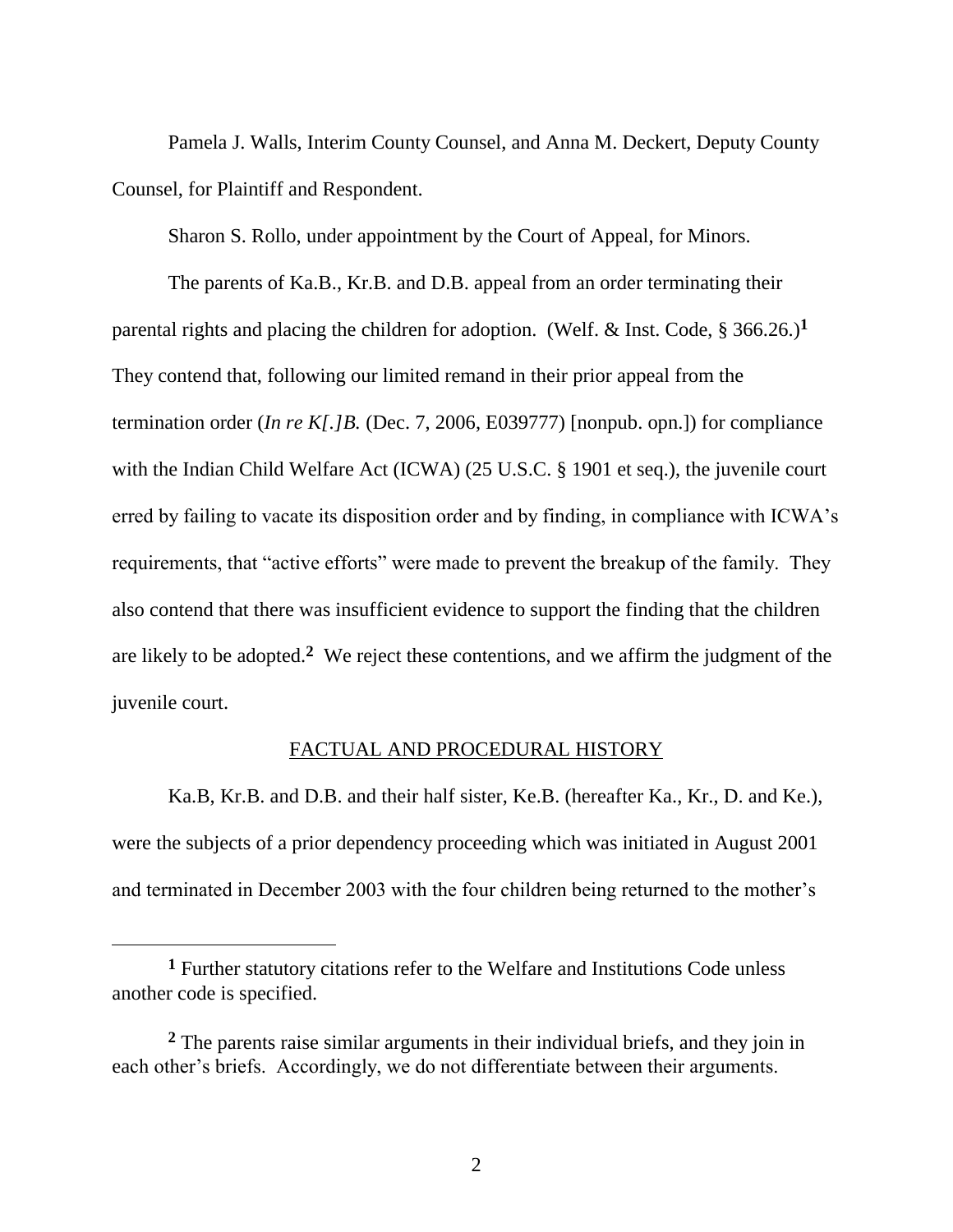custody.<sup>3</sup> The petition, which was filed before D. was born, alleged that the mother's residence was filthy; that the mother left the children with an unrelated caretaker for an extended period without providing adequately for their care and support, thus placing the children at risk of serious physical harm; that the children were extremely dirty and that their health needs were not being provided for; that the mother and the father of Ka. and Kr. had a history of criminal behavior; and that the fathers were not providing support. The father of Ka. and Kr. (i.e., the appellant father in this appeal) was in prison on drug charges, and the whereabouts of Ke."s father were unknown. When D. was born in February 2003, a petition was filed as to him, but he remained in the physical custody of the mother. The mother successfully reunited with the children, and the petition was dismissed in December 2003.

The father was released from prison on parole during the pendency of the prior proceeding, but because of a prior conviction for lewd and lascivious acts on a child under the age of 14 (Pen. Code, § 288, subd. (a)), his parole conditions forbade contact with minors under a specified age,<sup>4</sup> including his own children, and forbade him to live with any minor "18 years or younger."

**<sup>3</sup>** Ke. was adopted on May 18, 2007 by the same couple who are the prospective adoptive parents of the younger three children. She is not a party to this appeal. References to "the children" herein generally refer only to Ka., Kr. and D. Likewise, references to "the father" refer to the appellant, the father of Ka., Kr. and D.

**<sup>4</sup>** The notice of the conditions of the father"s parole appears to say that he is not to have contact with minors under the age of three. There is a flaw in the copy which appears in the record, however, and we assume that the notice actually prohibits contact with minors under the age of 18.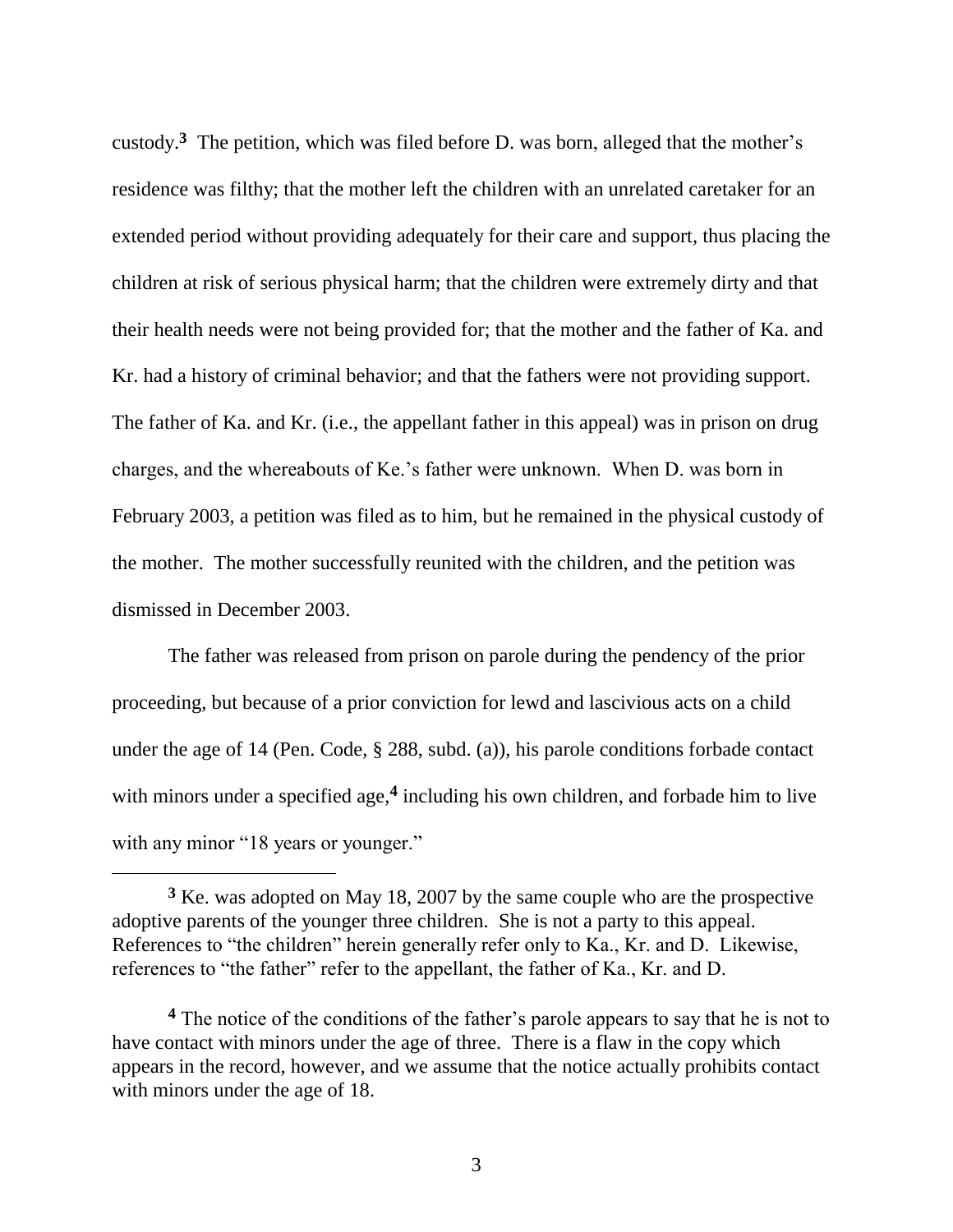The current petition was filed on March 9, 2004. It alleged that the father, who was living with the family in violation of the conditions of his parole,**<sup>5</sup>** had molested Ke., then 14 years old, and that the mother knew or reasonably should have known that the children were at risk of sexual abuse. The petition alleged that the children were filthy and infested with head lice, that the parents engaged in acts of domestic violence, and that the mother had previously been provided with reunification and family maintenance services but had failed to benefit from those services. The allegations of the petition were found true. The children were placed in foster care. Services were ordered for the mother, but not for the father. Ultimately, parental rights were terminated and the children were freed for adoption by their foster parents.**<sup>6</sup>**

During the prior dependency proceeding, the father informed the Department of Public Social Services (DPSS) that he might have Indian ancestry. No action was taken to notify the appropriate tribal authorities pursuant to ICWA before that case was dismissed. When the current petition was filed, the father"s information was ignored, and no inquiry was made of either parent as to possible Indian ancestry. The father also failed to inform the court that ICWA might apply. The father asserted for the first time in his appeal from the original termination order in the current proceeding that the court had

**<sup>5</sup>** The father"s parole did not expire until August 29, 2004.

**<sup>6</sup>** During the pendency of these proceedings, another child, M., was born to the parents. A petition was filed and sustained as to that child as well. He is not a party to this appeal.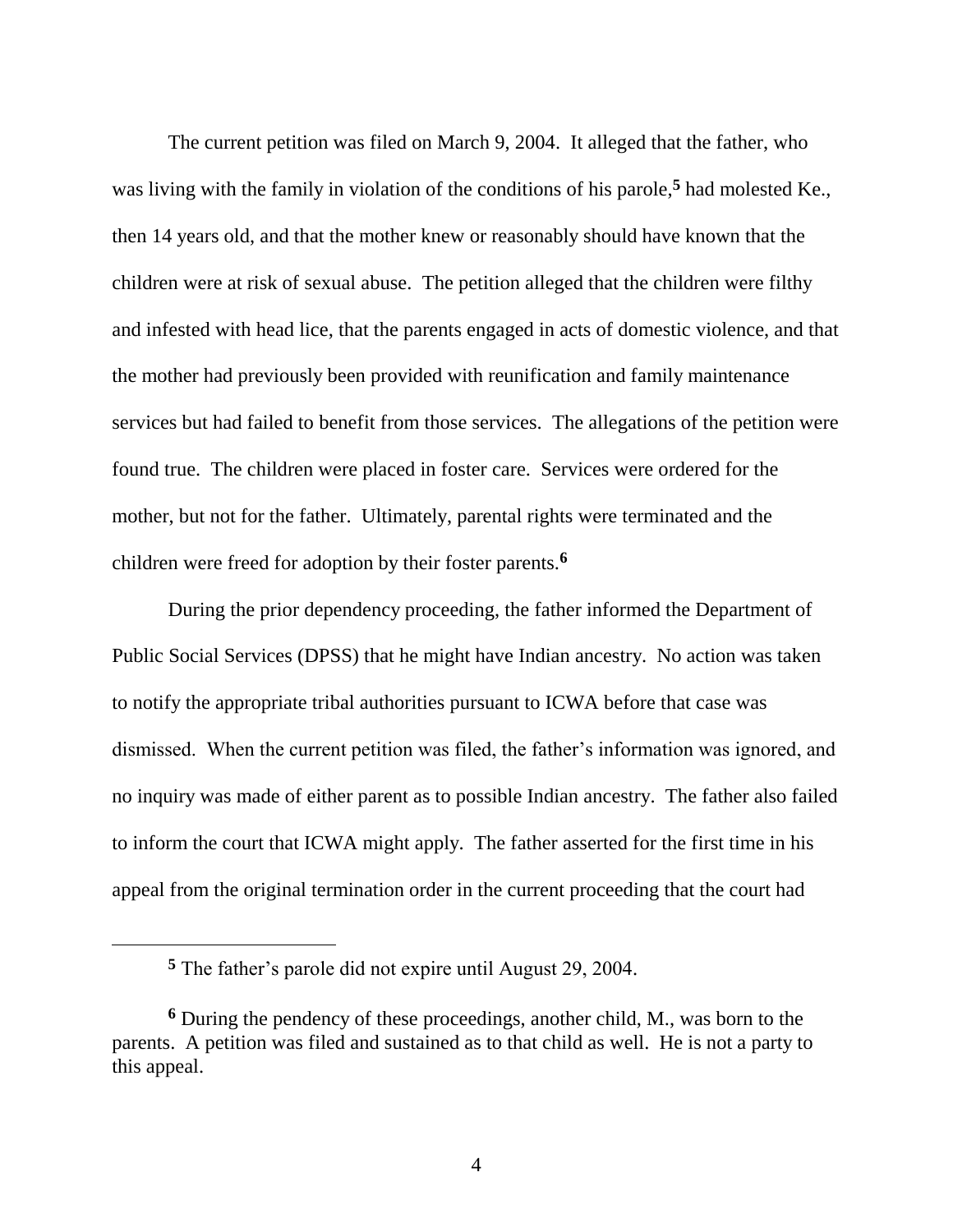failed to comply with the notice provisions of ICWA. (*In re K[.]B.*, *supra*, E039777 [at pp. 15-18].) We affirmed the juvenile court"s finding that the children are adoptable, but reversed the termination order and remanded the cause for the limited purpose of providing the mandatory notice to the appropriate tribal authorities. We ordered that "If, after proper notice, a tribe claims the minors . . . as Indian children, the juvenile court shall proceed in conformity with all provisions of ICWA." (*Id*. [at p. 18].)

Following remand, notice was given, and on May 31, 2007, the Choctaw Nation of Oklahoma determined that the children had Choctaw heritage and that they were Indian children within the meaning of ICWA.**<sup>7</sup>** The father was recognized as a member of the tribe on June 30, 2007. On August 27, 2007, the juvenile court found that ICWA applied. The tribe intervened but did not assert jurisdiction. It chose instead to review all filings in the case, to work directly with the social worker and to make recommendations. Several months later, after having received the reports filed by DPSS, the tribe stated that it was in agreement with termination of parental rights and the plan for adoption. It originally asked that all family members be considered as adoptive parents, but ultimately agreed to the plan for adoption by the children"s current non-tribal**<sup>8</sup>** caretakers.

**<sup>7</sup>** The mother indicated that she has Cherokee ancestry. However, all of the Cherokee tribes which responded to the ICWA notice stated that the children were neither members nor eligible for membership. On August 27, 2007, the court found that the children are not Indian children with regard to the United Ketoowah Bank of Cherokees and the Eastern Band of Cherokees. Neither parent makes any contention based on a claim that ICWA applies to the children because of the mother"s alleged Indian heritage.

**<sup>8</sup>** The prospective adoptive parents are not members of the Choctaw Nation. However, the prospective adoptive father is a registered member of the Cherokee tribe.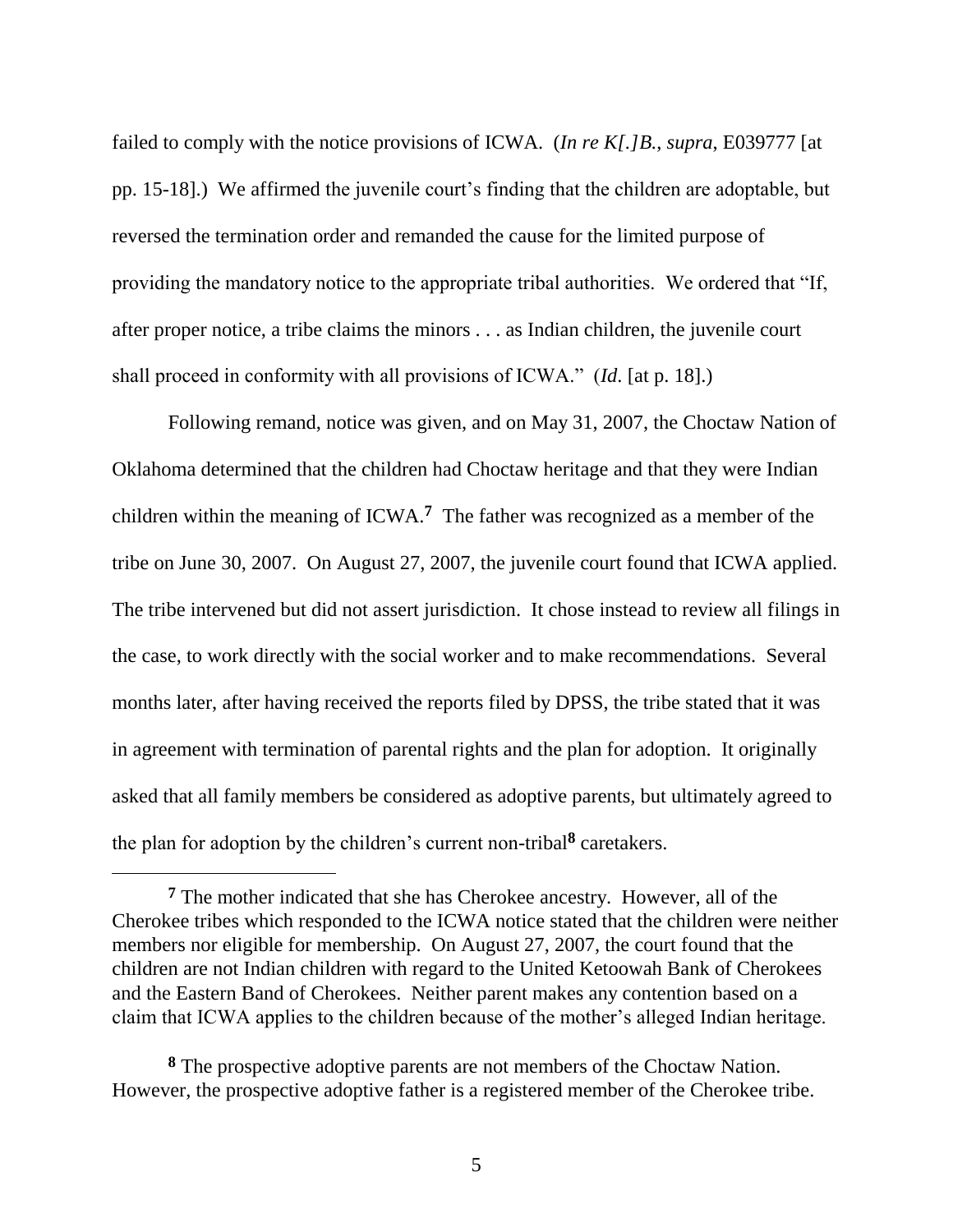On June 5, 2008, at the scheduled hearing on termination of parental rights, the parents asked the court to vacate all prior orders as having been rendered in violation of ICWA. The court conducted a hearing and determined that the substantive requirements of ICWA had been met and that the earlier failure to give notice as required by ICWA was not prejudicial. The court then conducted a hearing pursuant to section 366.26. It terminated parental rights and adopted a permanent plan of adoption by the children"s current caretakers. The parents appealed.

#### LEGAL ANALYSIS

# FAILURE TO COMPLY WITH ICWA DOES NOT DEPRIVE THE COURT OF JURISDICTION TO ENTER DISPOSITION ORDERS

Both ICWA and the Welfare and Institutions Code provide that any party seeking an involuntary foster care placement of an Indian child must satisfy the court that "active efforts have been made to provide remedial services and rehabilitative programs designed to prevent the breakup of the Indian family and that these efforts have proved unsuccessful." (25 U.S.C. § 1912(d); Welf. & Inst. Code, § 361.7, subd. (a); see also Cal. Rules of Court, rule 5.484(c).) Both state and federal law provide that any parent from whose custody an Indian child was removed may petition the court to invalidate an order for foster care or termination of parental rights if the order violated any provision of specified sections of ICWA, including title 25 United States Code section 1912. (25 U.S.C. § 1914; Welf. & Inst. Code, § 224, subd. (e).)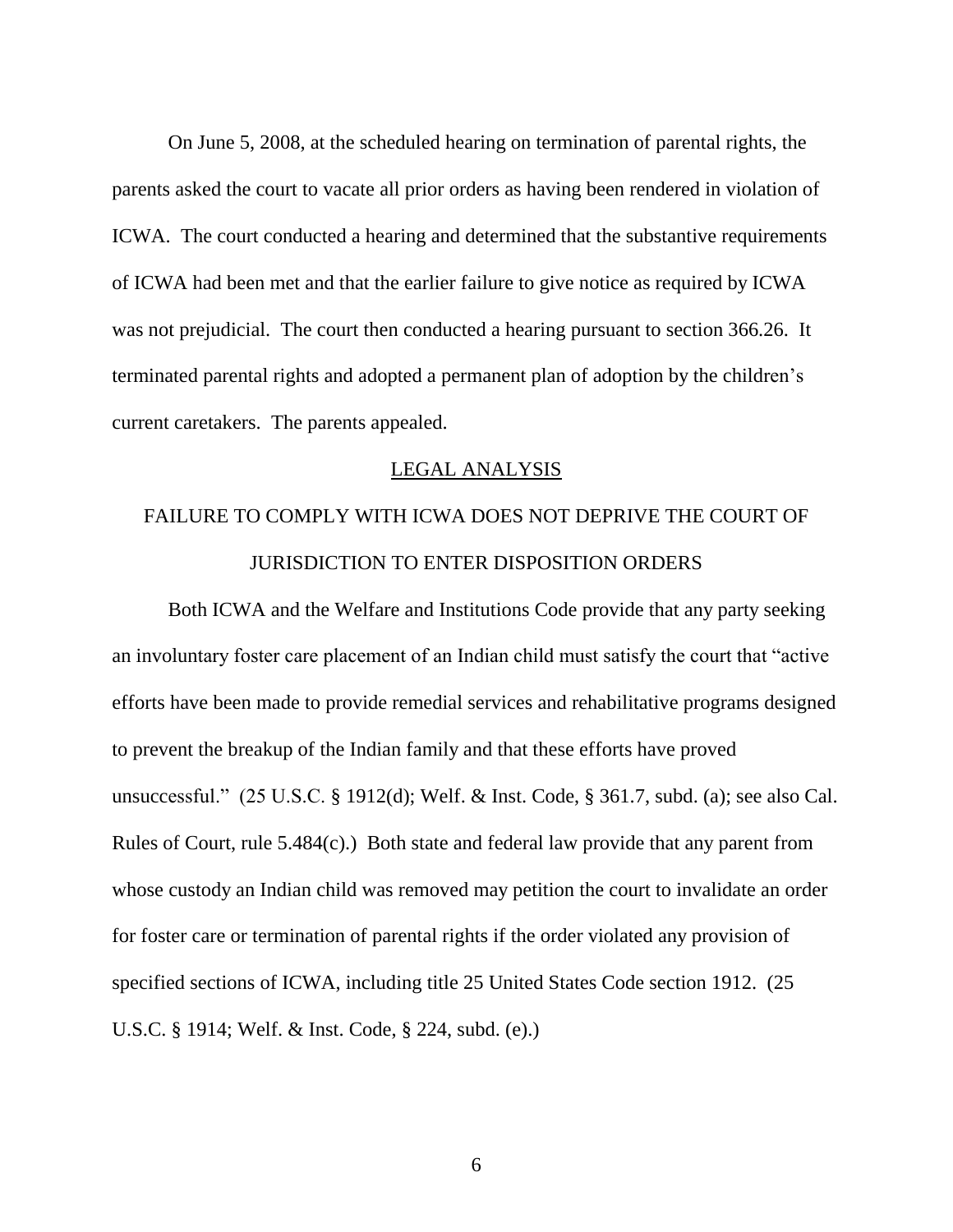At the scheduled 366.26 hearing on June 5, 2008, the parents asked the court to vacate all of its prior orders pursuant to title 25 United States Code section 1914 for lack of compliance with ICWA. The parents contended that because the court had not previously found that "active efforts" had been made to prevent the breakup of the family before placing the children in foster care, as required by title 25 United States Code section 1912(d), the court lacked jurisdiction to proceed to a hearing on termination of parental rights. The parents also contended that the court lacked jurisdiction to place the children in foster care because the disposition order was not supported by testimony by an expert on Indian tribal matters.

After hearing argument and reviewing the file and this court's opinion in *In re S.B.* (2005) 130 Cal.App.4th 1148, the court concluded that there was no reasonable probability that if the substantive provisions of ICWA had been applied, either parent would have received more favorable results. For that reason, the court declined to vacate the past orders and proceeded to hold the section 366.26 hearing.

The parents now contend, as they did below, that the juvenile court lacked jurisdiction to enter disposition orders placing the children in foster care because the court failed to comply with ICWA's notice provisions.

We agree with the line of cases which hold that failure to comply with ICWA's notice provisions does not divest courts of jurisdiction to remove an Indian child from the custody of the parents. (See, e.g., *In re Antoinette S.* (2002) 104 Cal.App.4th 1401, 1410- 1411; *Nicole K. v. Superior Court* (2007) 146 Cal.App.4th 779, 785; but see *In re Desiree*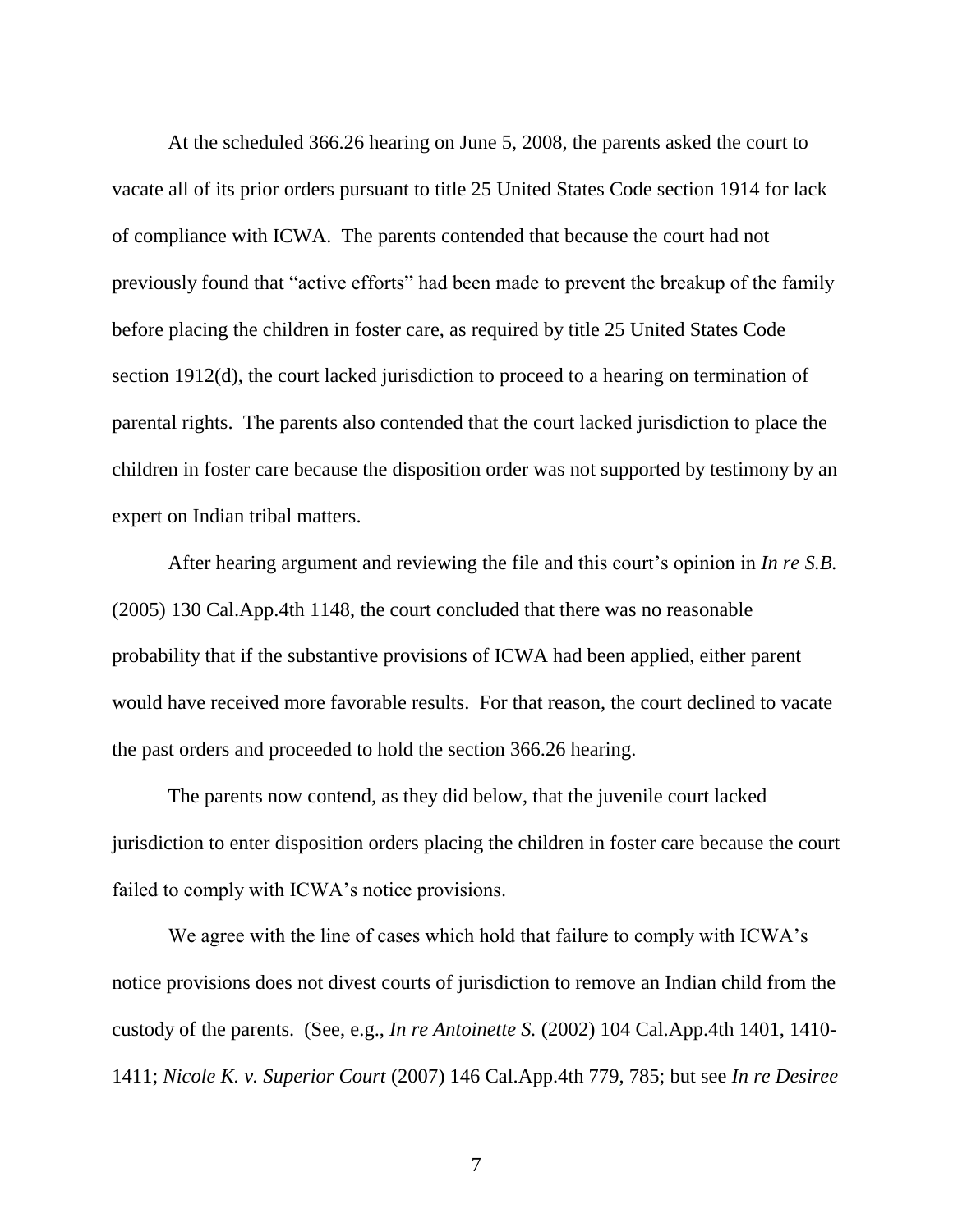*F.* (2000) 83 Cal.App.4th 460, 474-475; *In re Samuel P.* (2002) 99 Cal.App.4th 1259, 1267.) Accordingly, we reject the parents' contention.

DPSS contends that the juvenile court lacked the authority to entertain the request to invalidate the disposition order in any event, because in the prior appeal, we reversed only the order terminating parental rights. When a judgment is reversed with directions, the trial court"s jurisdiction is limited by those directions. (*In re N.M.* (2008) 161 Cal.App.4th 253, 264.) DPSS is correct that our opinion reversed only the final order for purposes of compliance with ICWA"s notice provisions. However, we also directed that if the children were found to be Indian children, the trial court must proceed "in conformity with all provisions of ICWA." (*In re. K[.]B.*, *supra*, E039777 [at p. 18].) As noted above, ICWA permits the parents to petition the juvenile court to invalidate prior orders. (25 U.S.C. § 1914; Welf. & Inst. Code, § 224, subd. (e).) Consequently, despite the fact that we reversed only the termination order, the juvenile court was required to consider the parents" contention that the disposition order placing the children in foster care should be invalidated.

# "ACTIVE EFFORTS" TO PREVENT BREAKUP OF THE FAMILY WERE NOT REQUIRED BEFORE THE DISPOSITION HEARING

In a dependency proceeding which does not involve an Indian child, the court must "make a determination as to whether reasonable efforts were made to prevent or to eliminate the need for removal of the minor from his or her home or, if the minor is removed for one of the reasons stated in paragraph (5) of subdivision (c), whether it was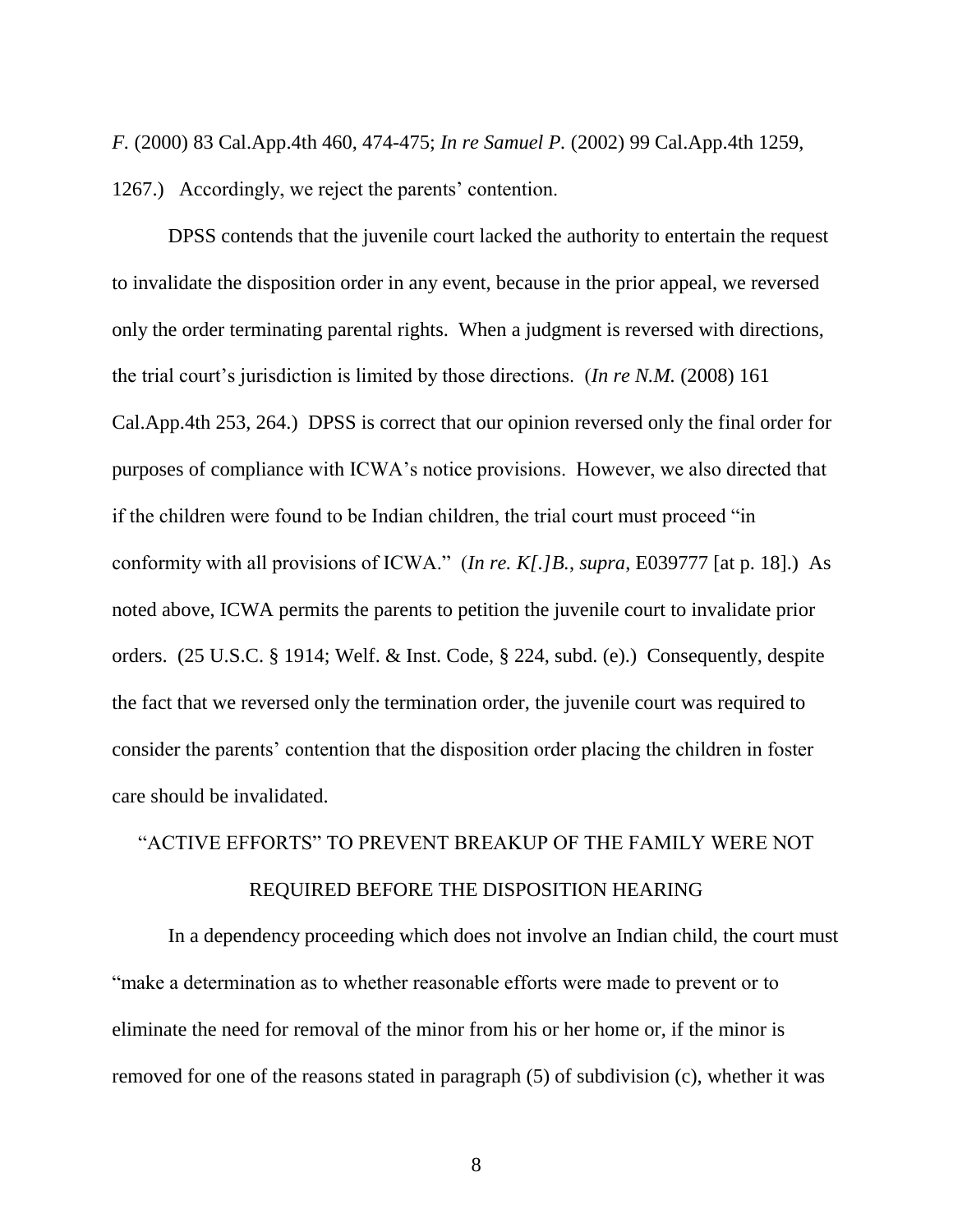reasonable under the circumstances not to make any of those efforts." (§ 361, subd. (d).) In a case involving an Indian child, however, the court must determine "whether active efforts as required in Section 361.7 were made and that these efforts have proved unsuccessful." (*Ibid*.) Welfare and Institutions Code section 361.7, which in part adopts the provisions of title 25 United States Code section 1912(d) and (e), provides, in part, that "a party seeking an involuntary foster care placement of, or termination of parental rights over, an Indian child shall provide evidence to the court that active efforts have been made to provide remedial services and rehabilitative programs designed to prevent the breakup of the Indian family and that these efforts have proved unsuccessful." (§ 361.7, subd. (a).)

At the disposition hearing, which was held before the court was on notice that ICWA might apply, the court found that "reasonable efforts" had been made to prevent or to eliminate the need for removal of the children from their home. The parents contend that a finding of "reasonable efforts" is a lower standard than the finding of "active efforts" required by ICWA and by section 361.7, subdivision (a). Accordingly, they contend, even if the original failure to provide notice pursuant to ICWA was not jurisdictional, it was nevertheless prejudicial error because, if notice had been given in a timely manner, the children would have been found to be Indian children before the disposition hearing, and the court would have been required to provide remedial services before ordering the children placed in foster care. The parents assert, based on *In re S.B.*, *supra*, 130 Cal.App.4th 1148, that we must find the notice error prejudicial unless we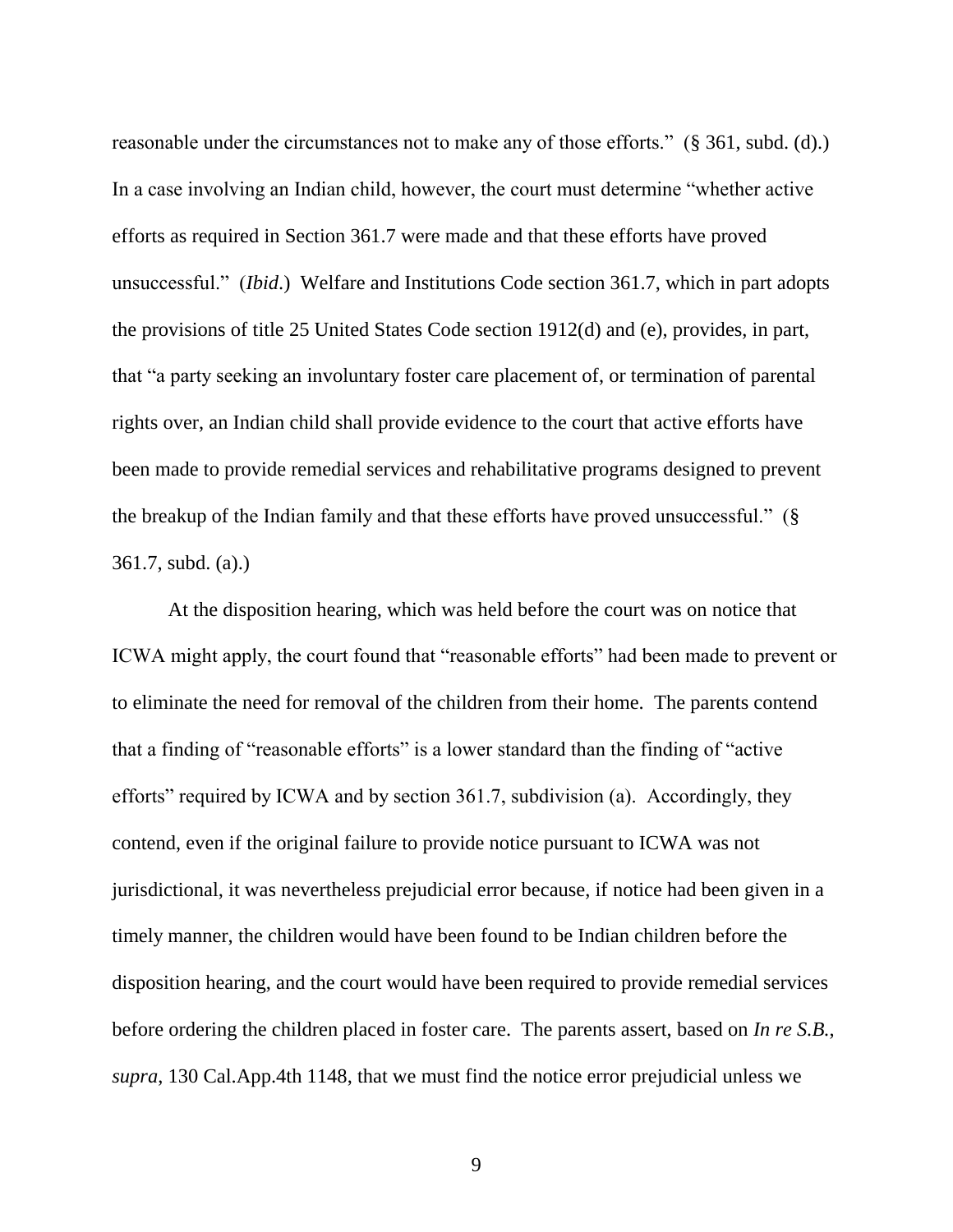determine that there is no reason to suppose that if the juvenile court had been asked to find whether "active efforts" were made before it issued the disposition order placing the children in foster care, rather than "reasonable efforts," it would have made a different finding.

We disagree that the standard enunciated in *In re S.B.*, *supra*, 130 Cal.App.4th 1148 is the correct standard of review in this case. Unlike the court in *In re S.B.*, the juvenile court in this case, in ruling on the motion to invalidate the prior orders, found that active efforts *were* made prior to the disposition hearing. Consequently, if we were to review this finding, we would do so by applying the substantial evidence rule. (See, e.g., *In re Michael G.* (1998) 63 Cal.App.4th 700, 715-716.) We need not engage in a substantial evidence review, however: As we discuss below, we can determine, as a matter of law, that even if the court had been on notice that ICWA might apply, it was not required to find that active efforts were made before placing the children in foster care.

The parents also contend that because no services were offered to the father before the disposition hearing, the court could not find that active efforts within the meaning of ICWA had been made to prevent the breakup of the family. Services were denied to the father based on Welfare and Institutions Code section 361.5, subdivision (b)(12), which provides that a court may deny services to a parent who has been convicted of a violent felony, as set forth in Penal Code section 667.5, subdivision (c).**<sup>9</sup>** However, as the parents

**<sup>9</sup>** A violation of Penal Code section 288, subdivision (a) is a violent felony. (Pen. Code, § 667.5, subd. (c)(6).)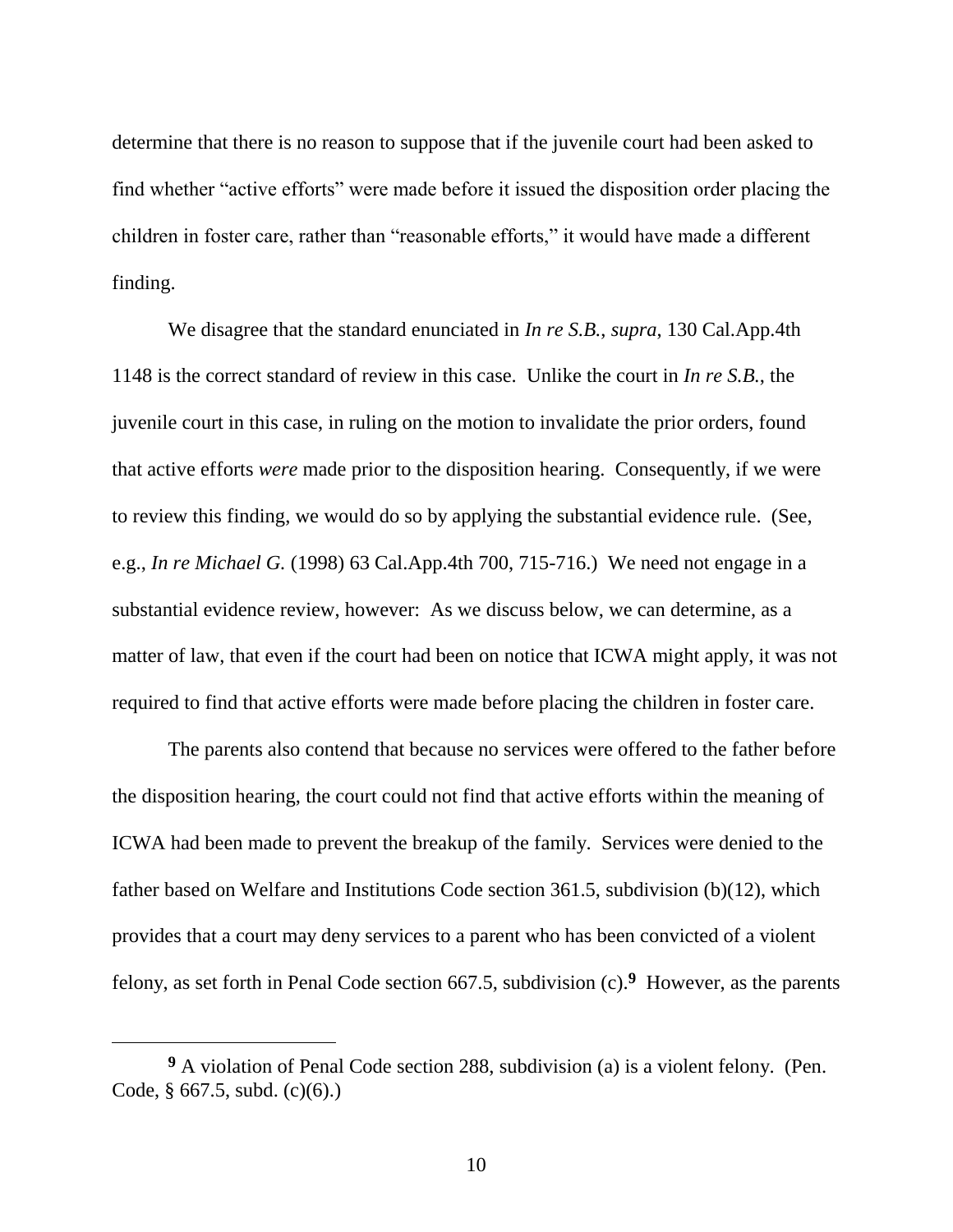point out, Welfare and Institutions Code section 361.7, subdivision (a) applies "notwithstanding" Welfare and Institutions Code section 361.5. For that reason, they contend that in a case governed by ICWA, the court must under *all* circumstances make active efforts to provide remedial services and rehabilitative programs before issuing an order placing the child in foster care. We disagree.

In *Leticia V. v. Superior Court* (2000) 81 Cal.App.4th 1009 (*Leticia V.*), the court held that ICWA does not require a juvenile court to offer reunification services to a parent who failed, in prior dependency proceedings, to reunify with her children, despite active efforts having been made to assist her in overcoming her drug dependency. The court held that offering services as to a later born child, after previous reunification efforts had failed, would be an idle act not required by ICWA. (*Leticia V.*, at pp. 1015-1018.) The court explained that the phrase "active efforts" means only that "timely and affirmative steps be taken to accomplish the goal which Congress has set: to avoid the breakup of Indian families *whenever possible* by providing services designed to remedy problems which might lead to severance of the parent-child relationship." *(Id. at p. 1016, italics*) added.) Thus, the court reasoned, where the parent"s history indicates the futility of offering services, no further services must be offered. (*Id*. at pp. 1016-1017.)

Here, in contrast to *Leticia V.*, *supra*, 81 Cal.App.4th 1009, the father had not previously been offered services. Nevertheless, his history clearly demonstrates the futility of offering reunification services: He is a registered sex offender with a prior conviction for lewd and lascivious acts on a child under the age of 14. (Pen. Code, § 288,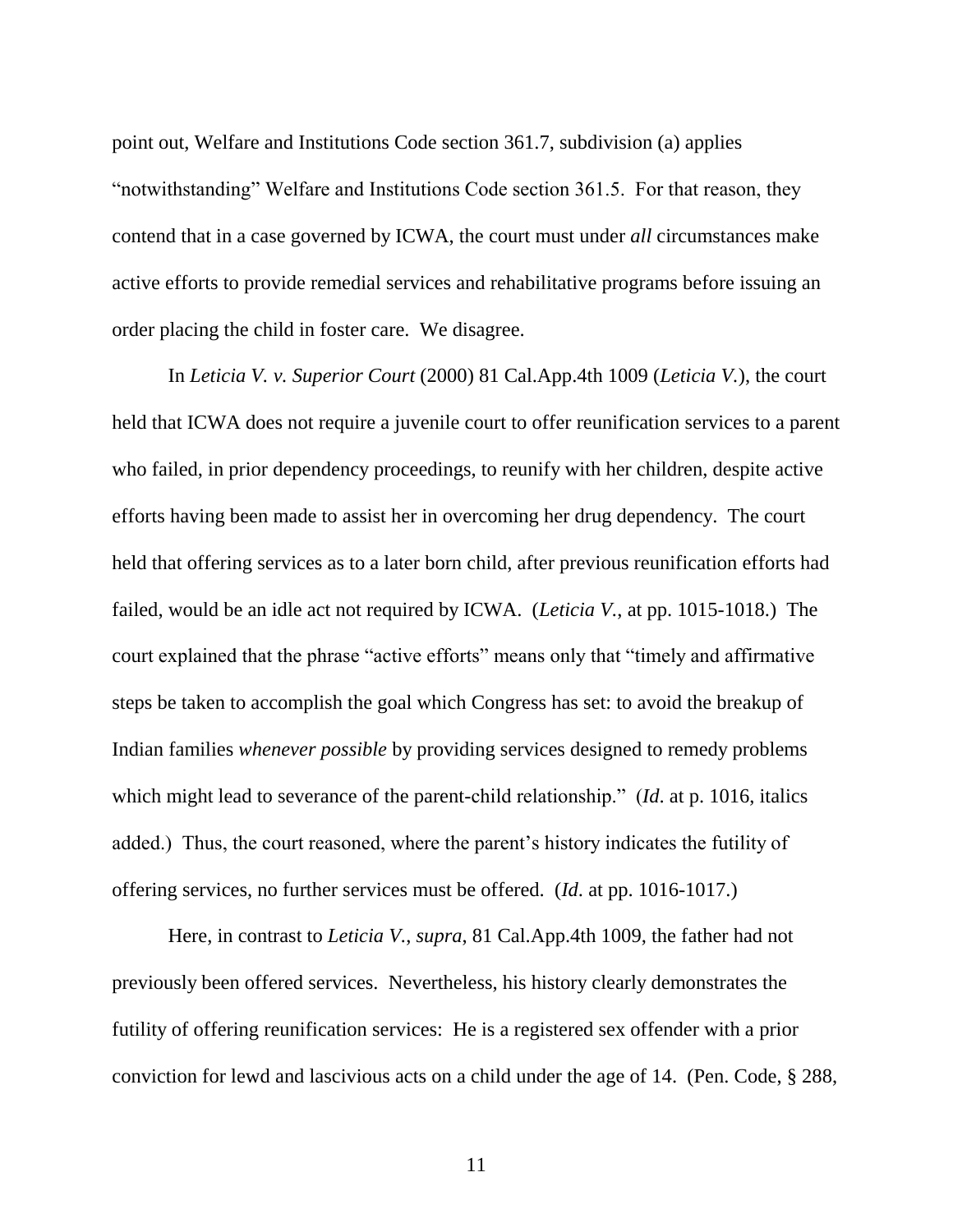subd. (a).) In the current proceeding, the court sustained the allegations that he sexually molested Ke., the children's 14-year-old half sister. The parents do not suggest any services which might have been offered to the father under the circumstances and we cannot conceive of any services which could usefully be offered to a registered sex offender with a prior conviction for molesting a child and a current finding of molesting a different child. For these reasons, requiring the court to provide services to the father would be at best an idle act which would not further the legislative purposes of ICWA.**<sup>10</sup>** (See *Leticia V.*, at pp. 1015-1018.)

There was also no need to make active efforts to offer remedial services to the mother before placing the children in foster care. The mother knew that the father was a registered sex offender. During the prior dependency, she was told by the social workers, the court and her therapist that he should not be around the children. Nevertheless, as soon as that case was closed, she allowed him to reside with the family, thus facilitating the molestation of her oldest daughter. Despite her knowledge of the father"s history, she denied that the abuse took place. She also counseled her daughter just to "forget about" the abuse or to "get over it and move on," thus demonstrating her unwillingness to protect her children from the father's abuse. The mother's unwillingness or inability to recognize

**<sup>10</sup>** In his reply brief, the father contends that *Leticia V.*"s analysis does not apply to section 361.7, which was enacted after *Leticia V.* was decided. However, section 361.7 was enacted to bring California"s dependency statutes into compliance with ICWA. (See Historical and Statutory Notes, 73A Pt. 1 West"s Ann. Welf. & Inst. Code (2008 ed.) foll. § 361.7, p. 119; Historical and Statutory Notes, 29C West"s Ann. Fam. Code (2009 supp.) foll. § 170, p. 4.) Accordingly, *Leticia V.*"s analysis applies under section 361.7 as well.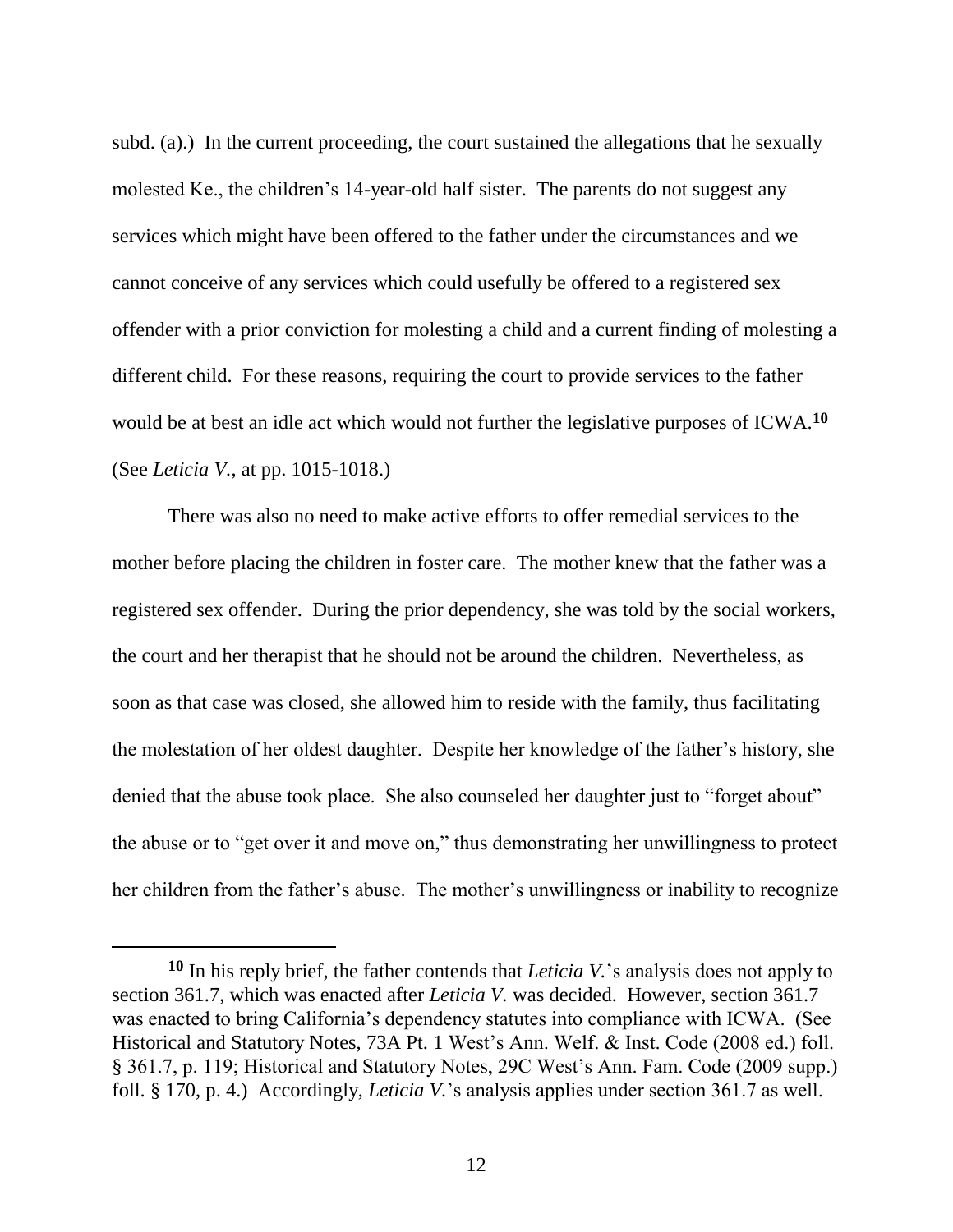the danger posed by the father to her children and her resulting inability to protect them is sufficient to justify the court's order. Placing the children in foster care at the disposition stage did not conflict with the objectives of ICWA. ICWA was intended ""to protect the rights of the Indian child as an Indian and the rights of the Indian community and tribe in retaining its children in its society." [Citation.]" (*Mississippi Band of Choctaw Indians v. Holyfield* (1989) 490 U.S. 30, 37.) It was not intended as a shield to permit abusive treatment of Indian children by their parents. (*Matter of S.D.* (S.D. 1987) 402 N.W.2d 346, 351; see also *People in Interest of J.J.* (S.D. 1990) 454 N.W.2d 317, 325.) Under these circumstances, no reasonable court would have ordered the children placed with either parent, rather than in foster care, while the parents were given services which might prevent further sexual abuse. Indeed, we cannot imagine a more egregious abuse of discretion than leaving these children vulnerable to such abuse. The court's disposition order for further services to the mother amply furthered the goals of ICWA.**<sup>11</sup>**

 $\overline{a}$ 

<sup>&</sup>lt;sup>11</sup> Neither party challenges the court's denial of their request to invalidate the disposition order on the ground that the disposition was not supported by the testimony "of a qualified expert witness, as defined in Section 224.6, that the continued custody of the child by the parent or Indian custodian is likely to result in serious emotional or physical damage to the child," as required by section 361.7, subdivision (c). Consequently, we deem any such contention forfeited. (See *Benach v. County of Los Angeles* (2007) 149 Cal.App.4th 836, 852 & fn. 10; *Sunset Drive Corp. v. City of Redlands* (1999) 73 Cal.App.4th 215, 226.)

In any event, the expert who testified at the section 366.26 hearing stated in his declaration that in his opinion, returning the children to the custody of either parent would cause danger of serious emotional and physical harm to the children. At the disposition hearing, the court found that there was a substantial risk to the children's physical or emotional well-being if they were returned to the custody of either parent. If the expert *[footnote continued on next page]*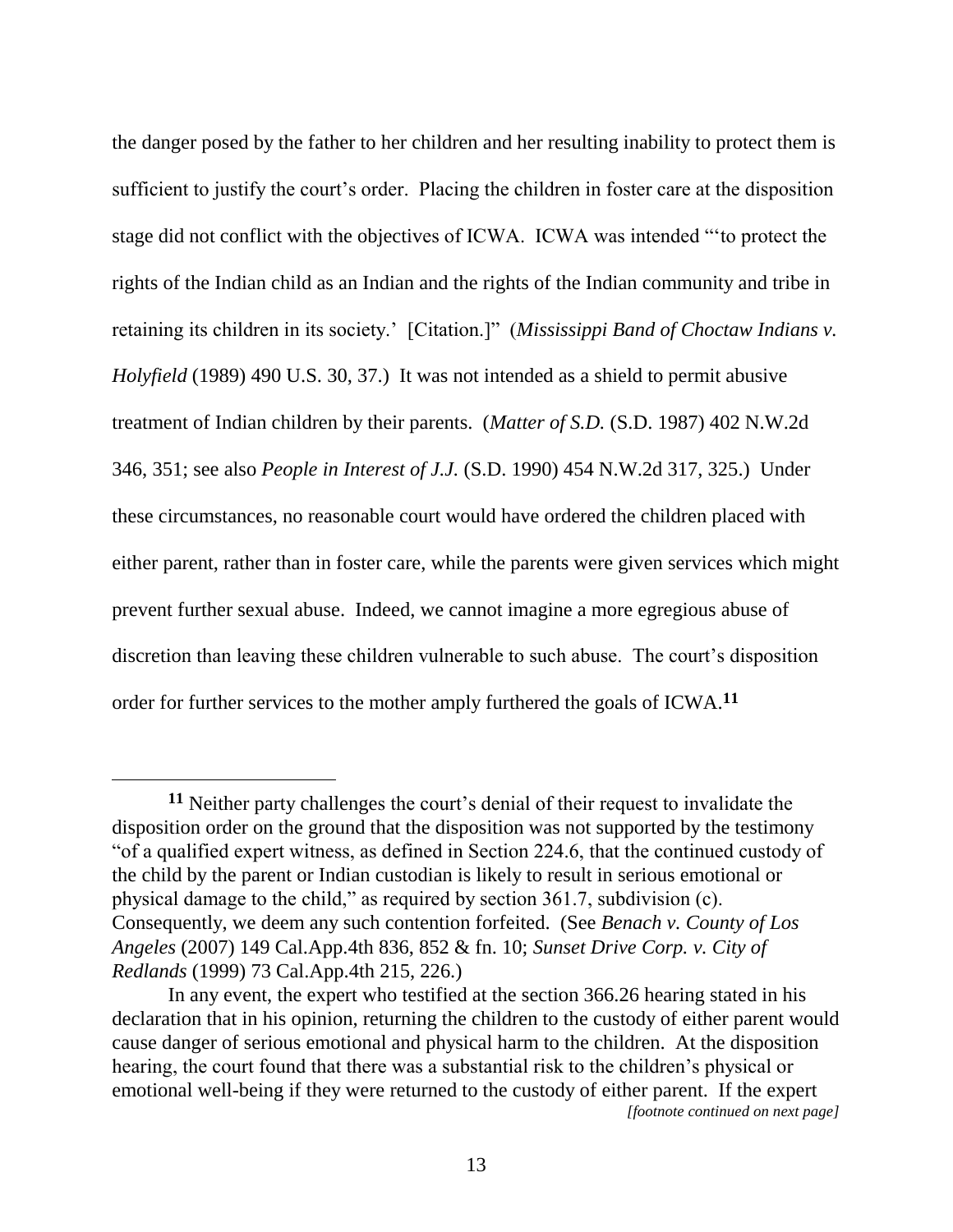# THE COURT CORRECTLY FOUND THAT THE ACTIVE EFFORTS REQUIREMENT OF SECTION 366.26 WAS SATISFIED.

Section 361.7, subdivision (a) provides that the court must make "active efforts . . . to provide remedial services and rehabilitative programs designed to prevent the breakup of the Indian family." Section 366.26, subdivision  $(c)(2)(B)$  provides that parental rights to an Indian child shall not be terminated if the court finds that active efforts, as required by section 361.7, have not been made, or if the court does not make a determination, supported by evidence beyond a reasonable doubt, "including testimony of one or more "qualified expert witnesses" as defined in Section 224.6, that the continued custody of the child by the parent is likely to result in serious emotional or physical damage to the child." (§ 366.26, subd.  $(c)(2)(B)(i)$ , (ii).) Section 361.7, subdivision (b) states: "What constitutes active efforts shall be assessed on a case-by-case basis. The active efforts shall be made in a manner that takes into account the prevailing social and cultural values, conditions, and way of life of the Indian child"s tribe. Active efforts shall utilize the available resources of the Indian child"s extended family, tribe, tribal and other Indian social service agencies, and individual Indian caregiver service providers."

At the section 366.26 hearing, the court found that active efforts had been made. The court also found, based on the testimony of the expert witness, Philip Powers, that

*[footnote continued from previous page]*

witness had testified at the disposition hearing, there is no reason to suppose that the court would have made a different finding. (*In re S.B.*, *supra*, 130 Cal.App.4th at p. 1166.)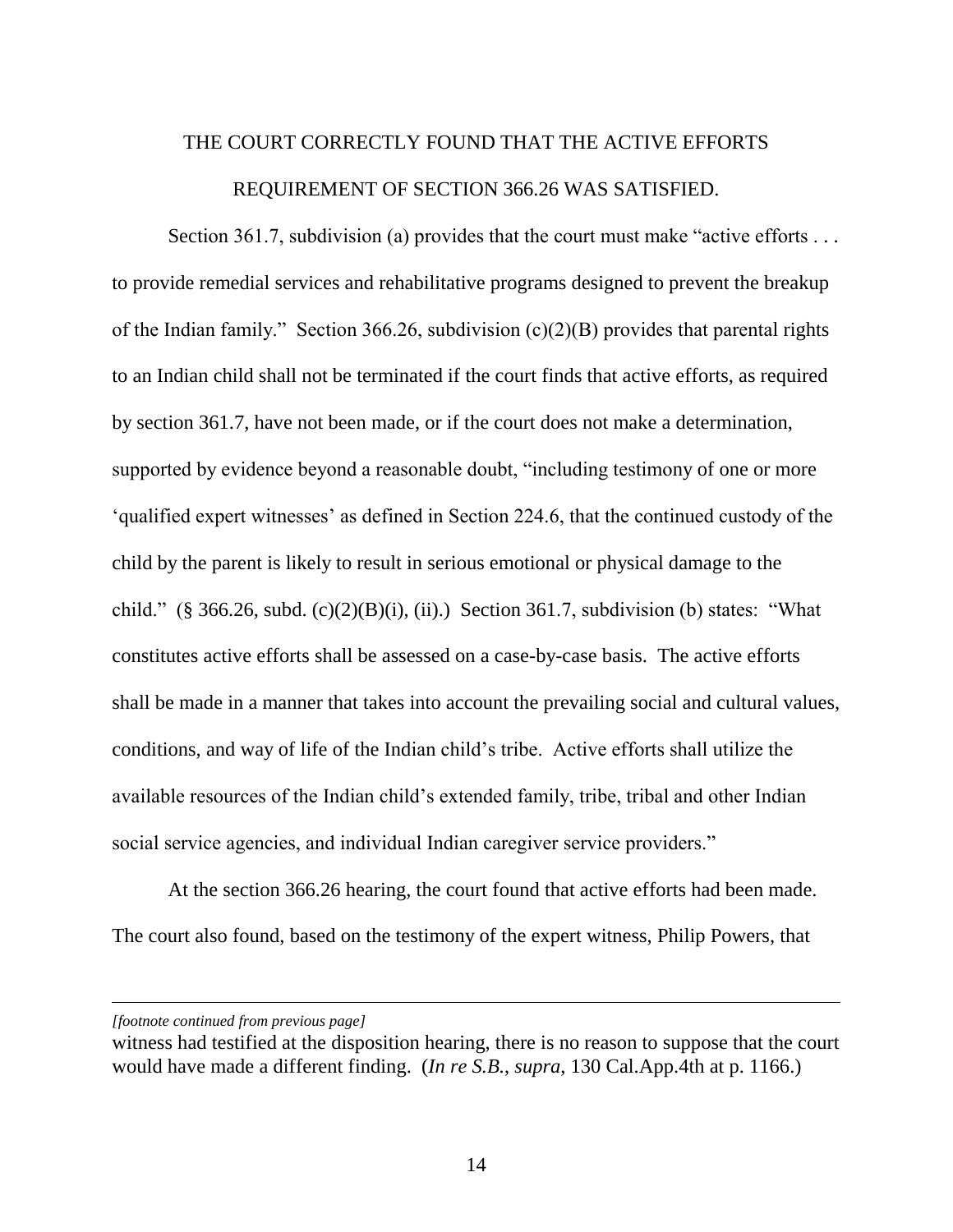because the Choctaw Nation"s protocol was to rely on the local jurisdiction to provide services, the services provided in this case would not have differed if the tribe had been involved at an earlier stage of the proceedings.

We first address the parents' contention that the court's active efforts finding cannot be upheld because the services provided to the mother before our reversal of the prior termination order did not amount to active efforts within the meaning of section 361.7.

Whether active efforts were made is a mixed question of law and fact. (*E.A. v. State Div. of Family and Youth Services* (Alaska 2002) 46 P.3d 986, 989.) We can determine what services were provided by reference to the record. Whether those services constituted "active efforts" within the meaning of section 361.7 is a question of law which we decide independently. (*Crocker National Bank v. City and County of San Francisco* (1989) 49 Cal.3d 881, 888.)

Neither ICWA nor its California counterpart defines active efforts. (25 U.S.C. § 1912(d); Welf. & Inst. Code, § 361.7.) Thus, while it is clear that ICWA requires that "timely and affirmative steps be taken to accomplish the goal . . . [of avoiding] the breakup of Indian families whenever possible" (*Leticia V.*, *supra*, 81 Cal.App.4th at p. 1016), "no pat formula" exists for distinguishing between active and passive efforts (*A.A. v. State* (Alaska 1999) 982 P.2d 256, 261). However, the following is a useful guideline: "Passive efforts are where a plan is drawn up and the client must develop his or her own resources towards bringing it to fruition. Active efforts . . . is where the state caseworker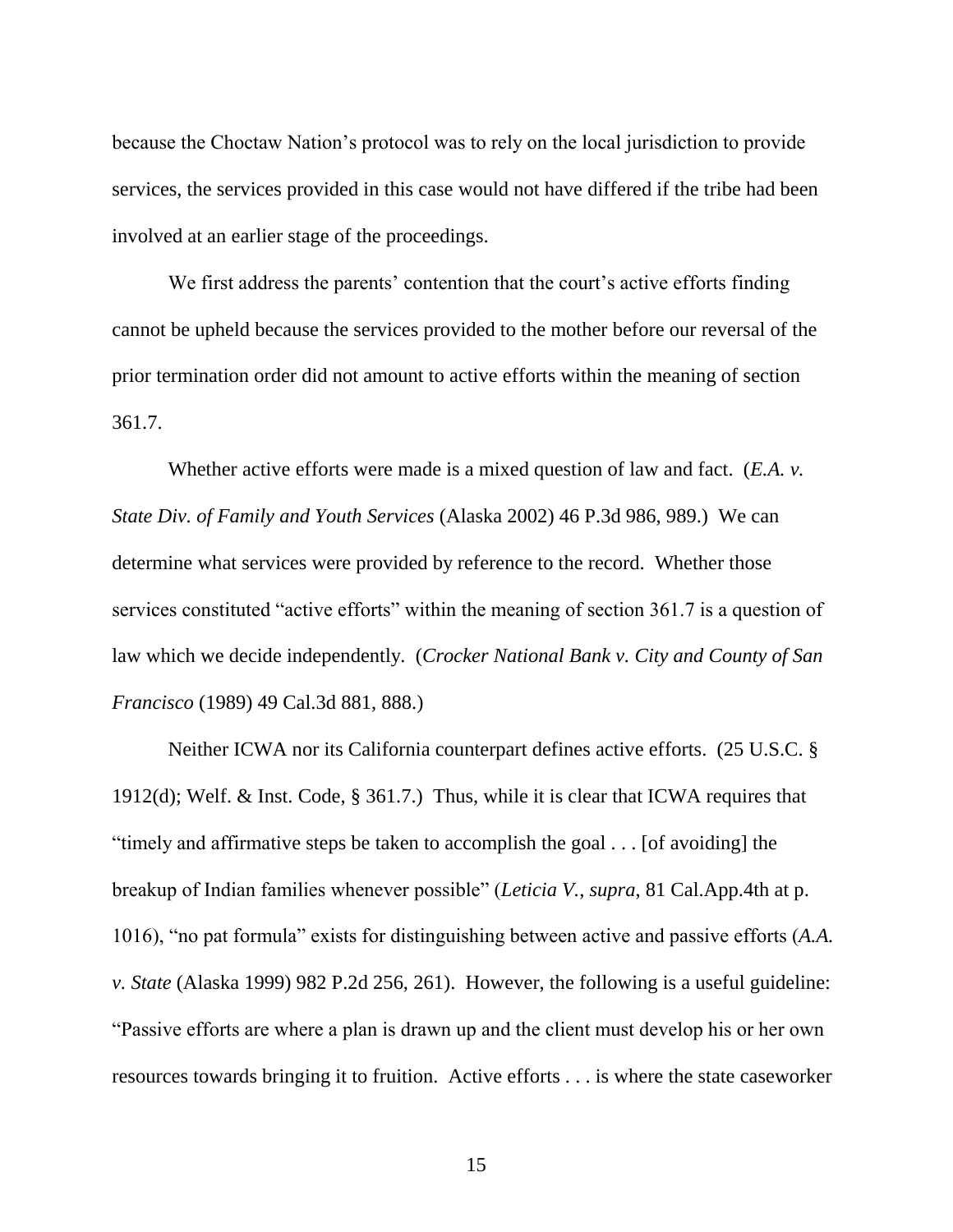takes the client through the steps of the plan rather than requiring that the plan be performed on its own. For instance, rather than requiring that a client find a job, acquire new housing, and terminate a relationship with what is perceived to be a boyfriend who is a bad influence, the Indian Child Welfare Act would require that the caseworker help the client develop job and parenting skills necessary to retain custody of her child." (*Ibid.*, fn. omitted.)

Here, in the prior dependency, DPSS provided numerous services to the mother. She was referred to a 90-day in-patient substance abuse program and to counseling. She completed both. She was referred to a parenting class, which she completed. DPSS also provided her with homemaking assistance and assistance in finding housing, including providing her with resources to find shelter housing and to find available permanent housing and providing monetary assistance with rent. It provided her with bus passes to assist her in attending the programs and to facilitate visitation with her children. In the current dependency, DPSS also referred her to Parents United, a program designed to educate parents on issues of sexual abuse and to help them learn to protect their children from sexual abuse. The mother told DPSS that she had learned a great deal from that program. It is abundantly clear that DPSS did more than merely draw up a reunification plan and leave the mother to use her own resources to bring it to fruition. (See *A.M. v. State* (Alaska 1997) 945 P.2d 296, 306; *A.A. v. State*, *supra*, 982 P.2d at p. 261.) On the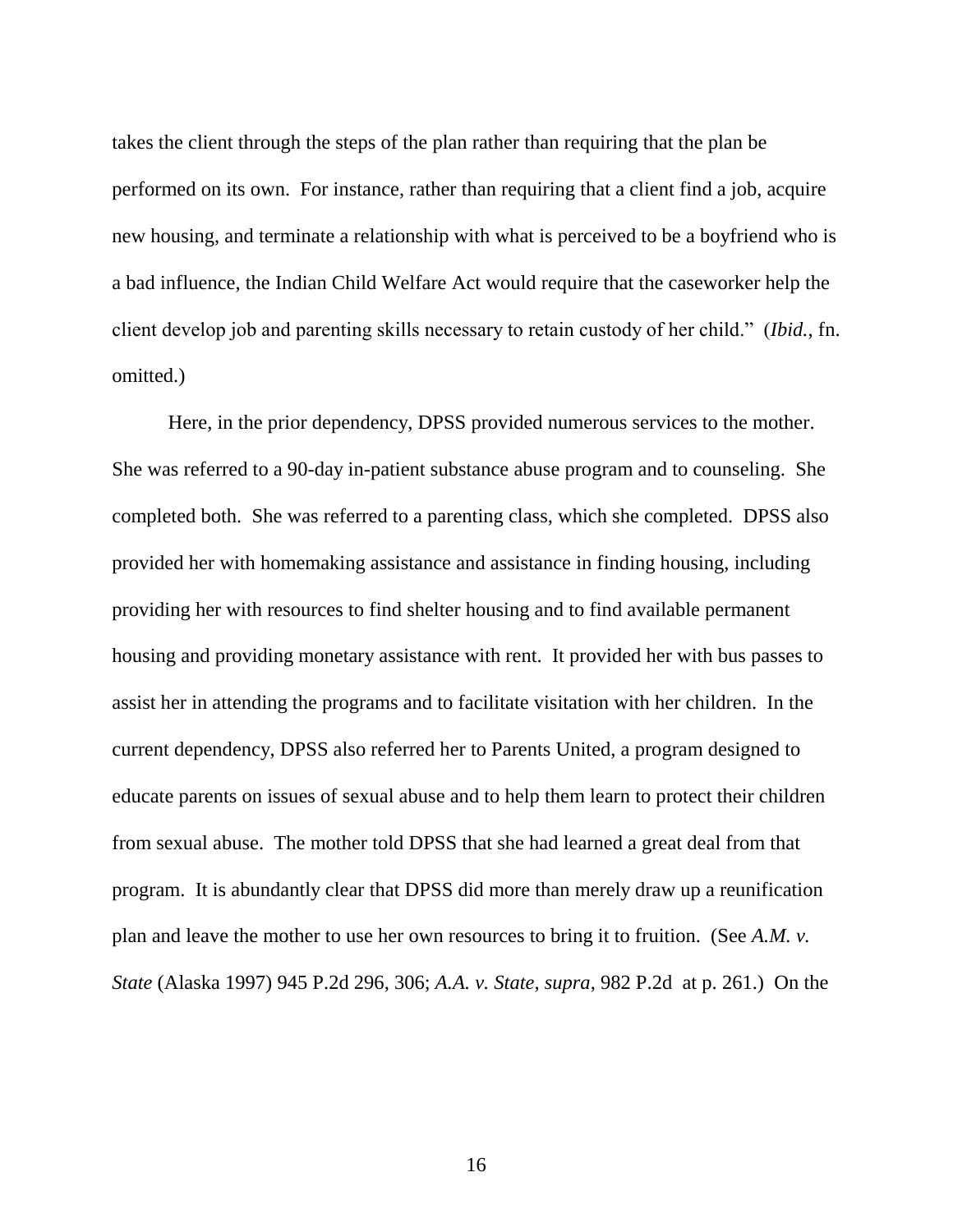contrary, DPSS provided the mother with the resources necessary to achieve the goals of her case plan. This constitutes "active efforts" within the meaning of ICWA.**<sup>12</sup>**

As to the father, active efforts were not required for the same reason they were not required prior to the disposition order placing the children in foster care: There were no services which could be offered to him which would have prevented the breakup of the family, which was due to his sexual abuse of Ke., along with the mother"s inability to protect the other children from similar abuse.

The parents also contend that the termination order cannot be sustained because no services were provided after the remand. Neither cites any authority which supports their contention. ICWA requires that an order terminating parental rights be supported by a finding that active efforts were made but were unsuccessful. (Welf. & Inst. Code, §§ 361.7, subd. (b), 366.26, subd. (c)(2)(B)(i), (ii); 25 U.S.C. § 1912(d).) Here, the court complied with that directive by finding that active efforts were made over a period of several years, both during the prior dependency and during the current dependency

 $\overline{a}$ 

<sup>&</sup>lt;sup>12</sup> The parents note that "Indian expert" Philip Powers's testimony does not support the court's conclusion that active efforts were made. ICWA does not require that the court's finding that active efforts were made be supported by expert testimony, however; rather, only the finding that continued custody of the child by the parent is likely to result in serious emotional or physical damage to the child must be supported by expert testimony. (Welf. & Inst. Code,  $\S$  366.26, subd. (c)(2)(B)(i), (ii); 25 U.S.C.  $\S$ 1912(f).) As we have discussed above, whether the services provided constituted "active efforts" within the meaning of the pertinent statutes is a question of law which this court decides independently. Consequently, Powers's opinion is irrelevant to our analysis.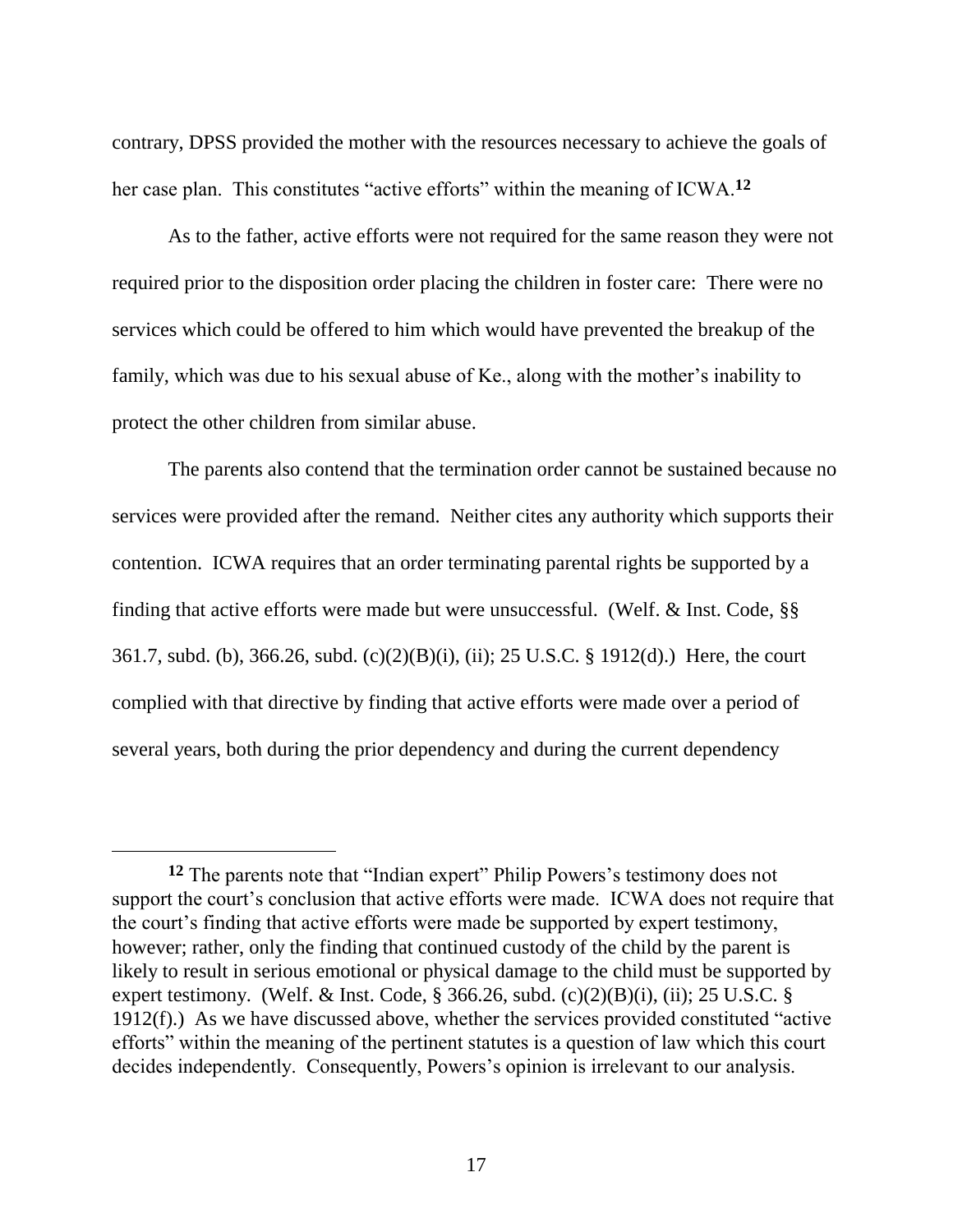proceeding. There is no requirement that additional efforts be made after the children were belatedly determined to be Indian children.

The parents also argue that the termination order cannot be sustained because DPSS failed to comply with the requirement that the active efforts "be made in a manner that takes into account the prevailing social and cultural values, conditions, and way of life of the Indian child"s tribe. Active efforts shall utilize the available resources of the Indian child"s extended family, tribe, tribal and other Indian social service agencies, and individual Indian caregiver service providers." (§ 361.7, subd. (b).) Active efforts required by ICWA are "timely and affirmative steps . . . to remedy problems which might lead to severance of the parent-child relationship." (*Leticia V.*, *supra*, 81 Cal.App.4th at p. 1016.) The parents do not suggest how any services related to the cultural values, etc., of the tribe would have been of any use in remedying the problem which ultimately led to the breakup of this family (see  $\S 361.7$ , subd. (b)), i.e., the father's sexual abuse of the children"s half sister and the mother"s failure or refusal to accept that the abuse occurred, thus preventing her from protecting the children from similar abuse. In the absence of any showing that there were services or resources which might be useful in remedying the problem underlying the dependency, the parents have failed to meet their burden on appeal of demonstrating prejudicial error. (*State Farm Fire & Casualty Co. v. Pietak* (2001) 90 Cal.App.4th 600, 610.)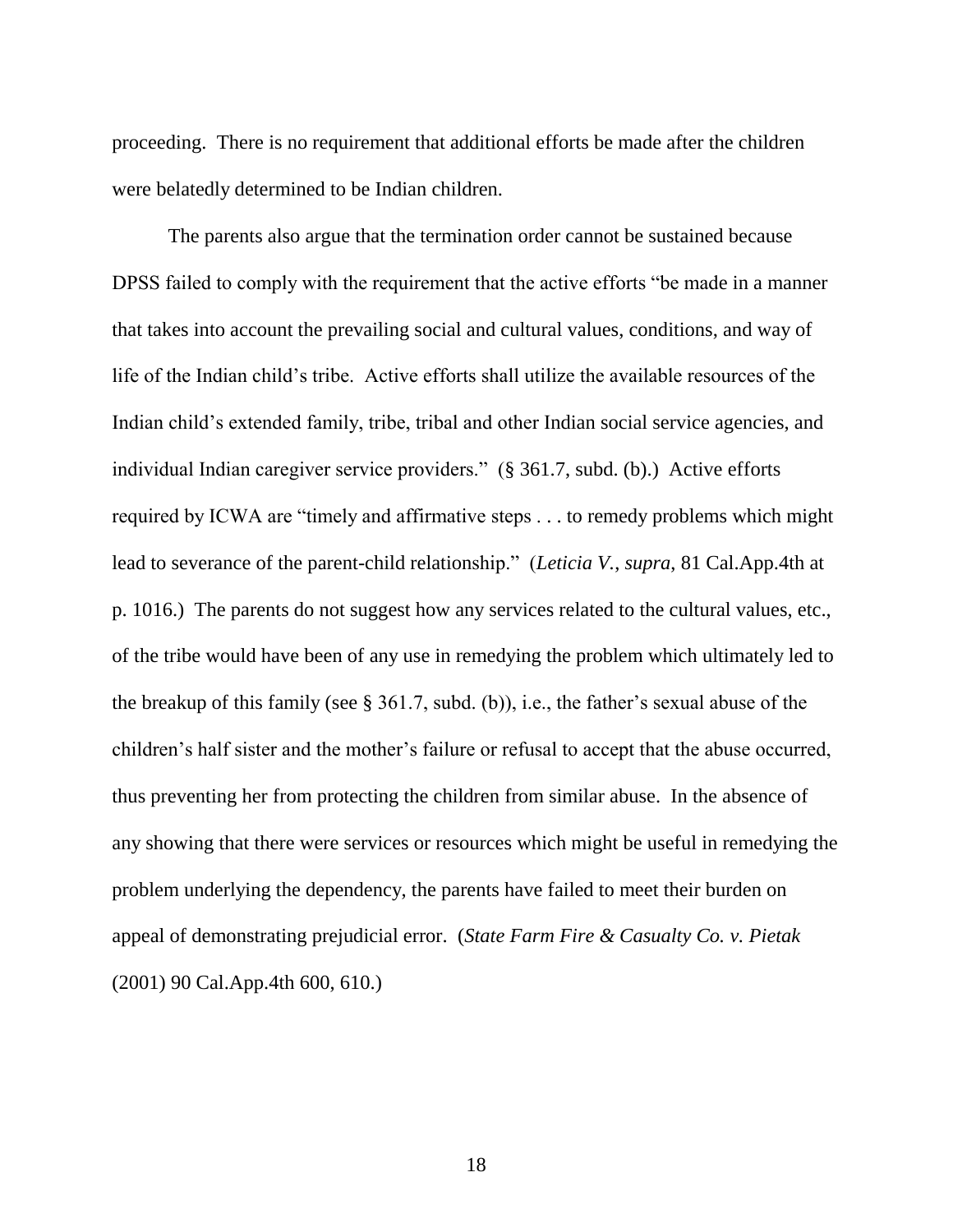# ACTIVE EFFORTS WERE MADE TO FIND APPROPRIATE FAMILY MEMBERS WITH WHOM TO PLACE THE CHILDREN

ICWA provides that in an adoptive placement of an Indian child, in the absence of good cause to the contrary, preference shall be given to a placement with a member of the child"s extended family, other members of the child"s tribe, or other Indian families. (25 U.S.C. 1915(a); Welf. & Inst. Code, § 361.31, subd. (c).)

The parents contend that DPSS made insufficient efforts to place the children with extended family members. They couch their arguments in terms of the court's duty to find that "active efforts" were made to assess maternal relatives and contend that such efforts were not made. Sections 361.7 and 366.26 do not require a finding that active efforts were made to find an appropriate placement within the statutory framework, however. Rather, when a court has not ordered an Indian child placed in a preferred placement, the question is whether good cause existed to deviate from the statutory preferences. (*Fresno County Dept. of Children & Family Services v. Superior Court* (2004) 122 Cal.App.4th 626, 641-643.) Because the parents have not challenged the current placement on that basis, we need not determine whether good cause did or did not exist. Rather, we will address the parents' arguments as made. We conclude that active efforts to assess extended family members were made.

The record shows that in 2005, the mother's two sisters and her mother were approached as possible placements. One maternal aunt in Ohio was interested in taking the children but the Interstate Compact for the Placement of Children request was denied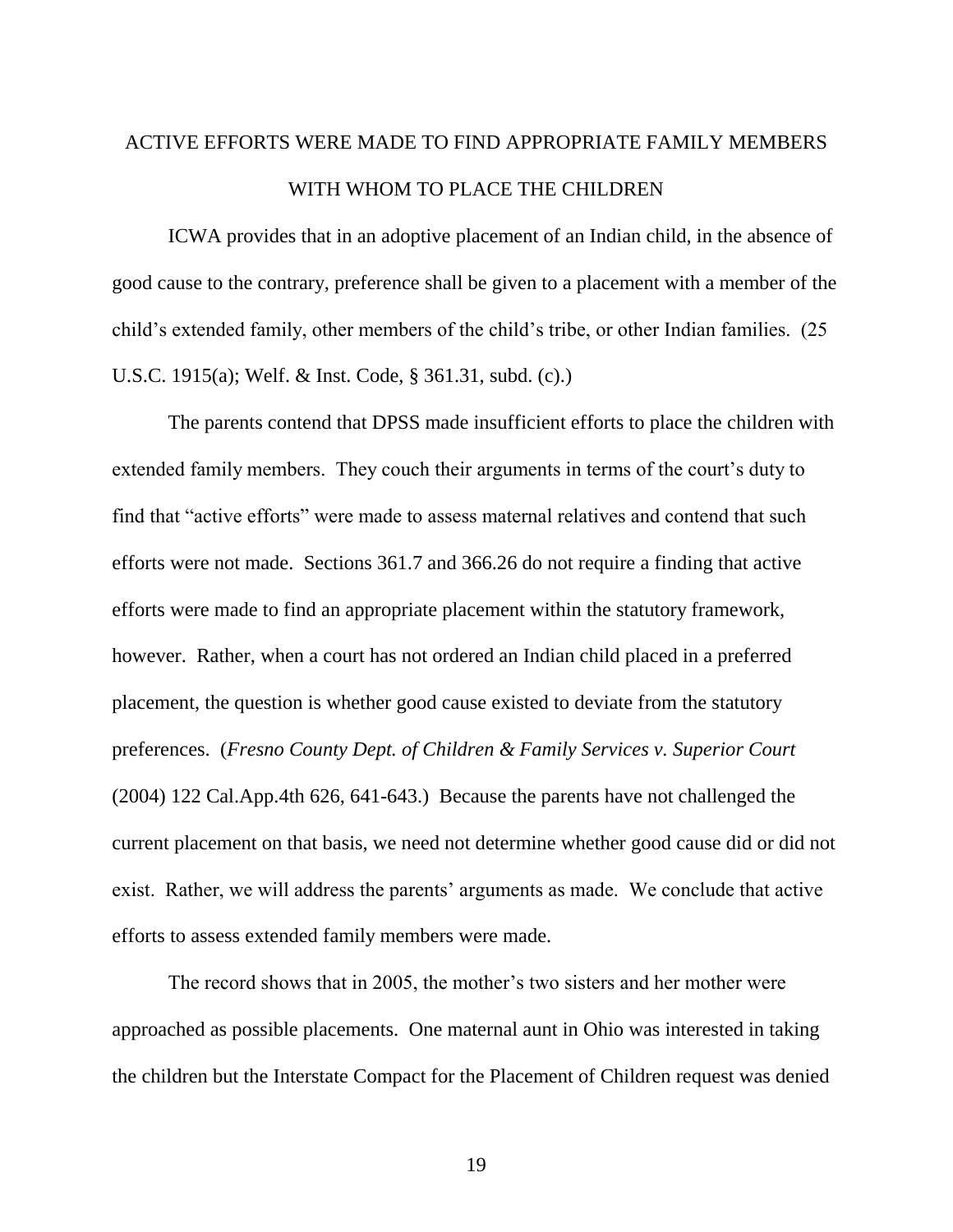by the State of Ohio "after interviewing and conducting a home evaluation of the aunt's home."

The other maternal aunt and the maternal grandmother live together. Their placement request was initially denied because the maternal aunt did not return the forms DPSS sent her. She later did so, and the placement request was submitted to the Relative Assessment Unit. The father contends that the record is silent as to the outcome of that assessment. However, the record shows that at the time maternal relatives were assessed at the beginning of the case, "the mother was living with [the maternal aunt and grandmother] and [their home] could not be approved." The record also shows that the aunt had convictions for felony burglary, receiving stolen goods and forgery. In 2007, the maternal grandmother"s home was again assessed, this time as a possible placement for the youngest child, M. One report states that this home was rejected in July 2007, because the mother was living there "off and on." It also states that DPSS was concerned that the grandmother would not be able to protect the child. The next report states that the mother was still living with the maternal grandmother and had not provided the information necessary to complete background checks for "the adults" living in the home. The record thus demonstrates that the maternal relatives were assessed not once but twice. As far as the record shows, the second assessment of the maternal aunt and grandmother was not completed only because the mother or the grandmother and aunt failed to follow through with necessary documentation. Consequently, even if we assume that an "active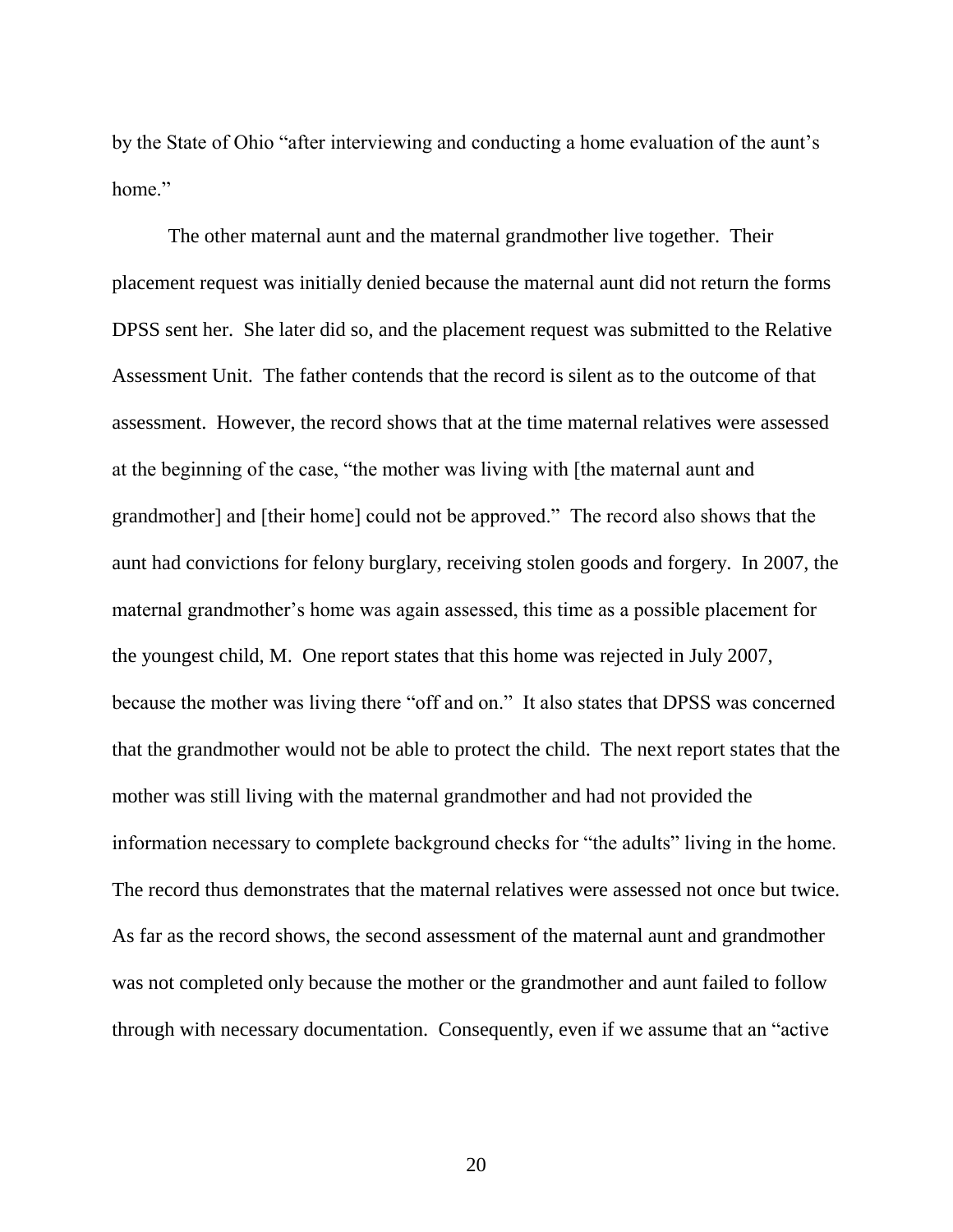efforts" assessment is appropriate, we conclude that DPSS made active efforts to assess the maternal relatives.

The parents do not mention the paternal relatives. Nevertheless, we note the following: The paternal grandfather was deceased, and although the paternal "grandparents"**<sup>13</sup>** were interested in adopting M., their two-bedroom apartment could not accommodate the other three children. The father did not suggest any other relatives for consideration. We are not aware of anything further DPSS could have done to assess paternal relatives.

As we have noted elsewhere, the prospective adoptive father is a registered Cherokee. Placement with an Indian family is the third level of preference, as stated in title 25 United States Code section 1915(a) and Welfare and Institutions Code section 361.31, subdivision (c). Since there is no evidence that there was any suitable member of the children"s extended family available for placement or any evidence that any other member of the Choctaw Nation was available to take the children, the placement with the prospective adoptive parents satisfies the requirements of ICWA.

### SUBSTANTIAL EVIDENCE SUPPORTS THE FINDING THAT THE CHILDREN

#### ARE ADOPTABLE

Before terminating parental rights, the court must find by clear and convincing evidence that it is likely that the child will be adopted within a reasonable amount of time. (§ 366.26, subd. (c)(1); *In re Jerome D.* (2000) 84 Cal.App.4th 1200, 1204 (*Jerome D.*).)

**<sup>13</sup>** We assume this refers to the paternal grandmother and her current husband.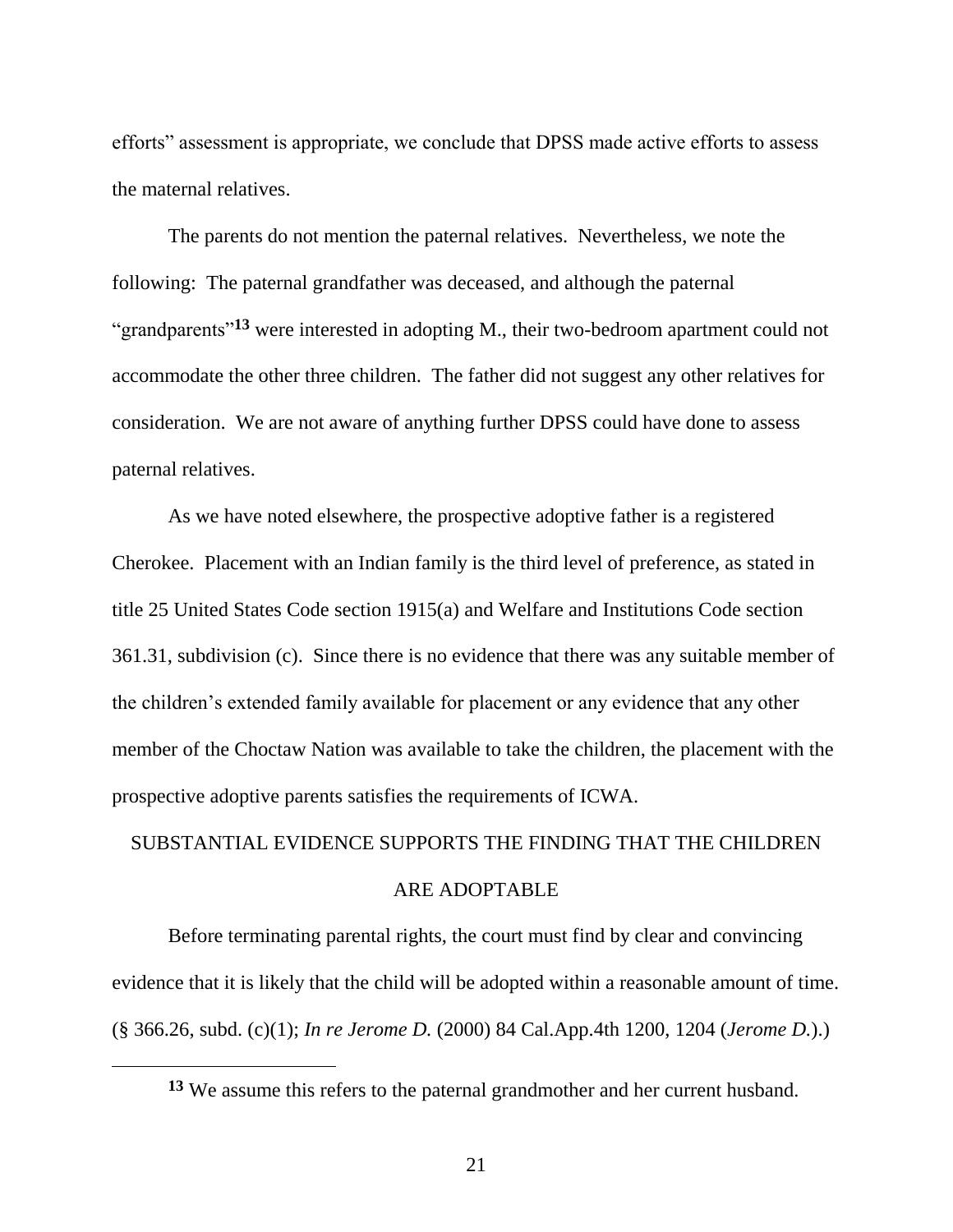The finding of adoptability is reviewed under the substantial evidence test. (*In re Asia L.* (2003) 107 Cal.App.4th 498, 509-510.)

The parents contest the court's finding that the children are adoptable. They argue that the record shows that the children are not generally adoptable because of their various special needs and because they are a sibling group. They contend that in the absence of evidence that children are generally adoptable, there must be clear and convincing evidence that there is an approved prospective adoptive family which is interested in adopting the children. Although a home study of the prospective adoptive parents has been completed, the prospective adoptive parents have not yet been approved. Therefore, the parents contend, the court's finding that these special-needs children are adoptable must be reversed.

DPSS contends that we need not address this issue because we concluded in the prior appeal that substantial evidence supported the court"s finding that the children are adoptable. (*In re K[.]B.*, *supra*, E039777 [at pp. 9-16].) It notes that our remand was limited to issues pertaining to ICWA.

As we have discussed elsewhere, remand with directions limits the scope of the trial court"s jurisdiction. (*In re N.M.*, *supra*, 161 Cal.App.4th at p. 264.) In this case, we directed that the order terminating parental rights could be reinstated if the court found, after proper notice, that ICWA did not apply. (*In re K[.]B.*, *supra*, E039777 [at p. 19].) Accordingly, if ICWA did not apply, the juvenile court would not need to hold a new termination hearing. Because ICWA was found to apply, however, it was necessary to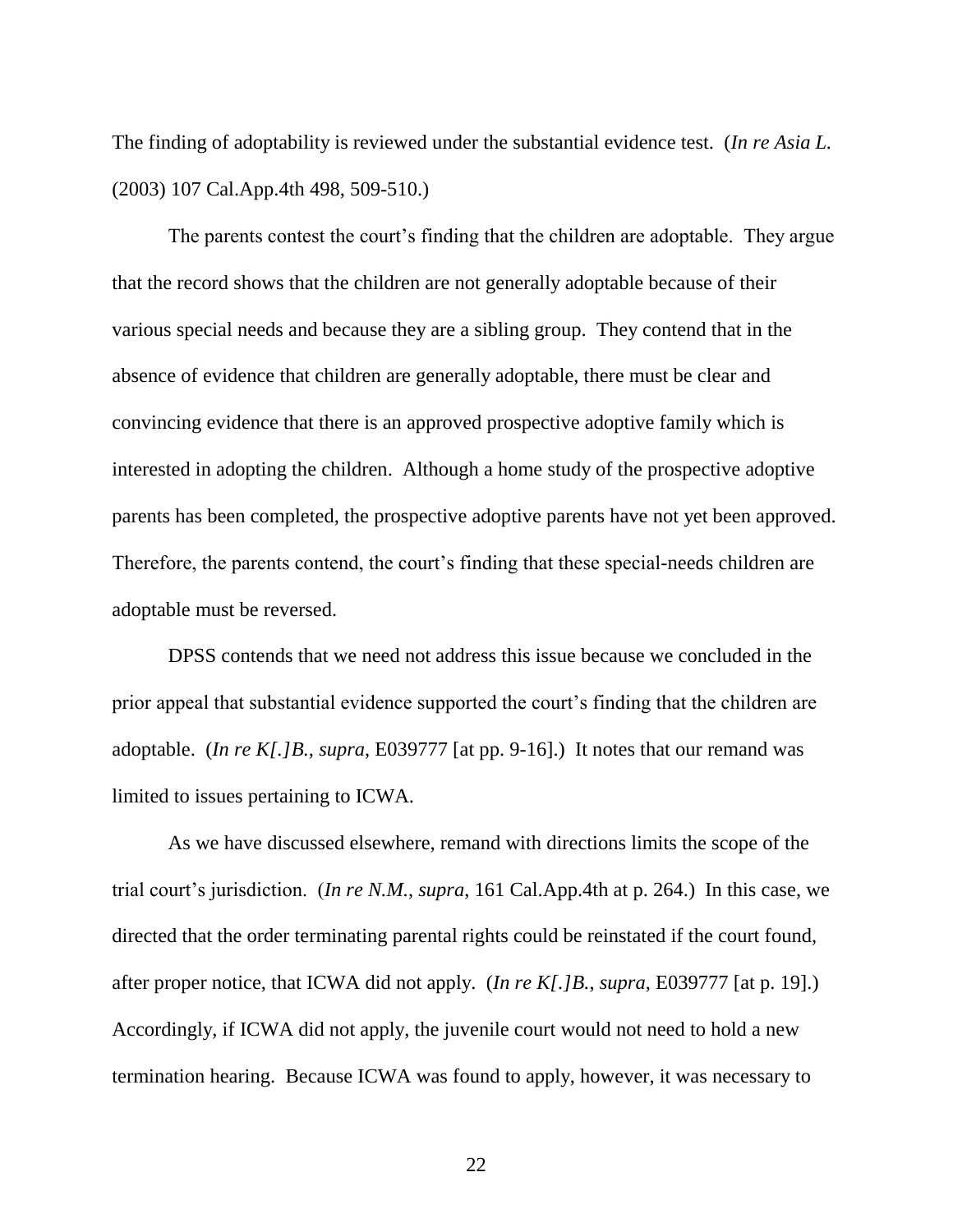conduct a new termination hearing in order for the court to make the requisite ICWA findings discussed above. In order to enter a new order terminating parental rights, the court was also required to find, again, that the children are adoptable. (§ 366.26, subd. (c)(1).) Moreover, dependency cases by their nature are not static, and because circumstances can change dramatically, the court must make its orders based on the circumstances existing at the time of the hearing. (See *In re Arturo A.* (1992) 8 Cal.App.4th 229, 243-244.) As we discuss below, the parents" argument is based in part on the contention that changed circumstances have rendered the evidence insufficient to support the finding of adoptability. Although we disagree with the parents' arguments, we do agree that the issue may be reviewed in this appeal.

As the parents assert, the children are special-needs children as defined in Family Code section 8545: Kr. and D. are mildly mentally retarded, Ka. is developmentally delayed as a result of fetal alcohol syndrome, all three have speech difficulties which have required treatment, and they are part of a sibling group which should remain intact and are over the age of three.**<sup>14</sup>**

The parents contend that there is no evidence that the children are generally adoptable, and that in the absence of evidence that they are generally adoptable, the finding of adoptability cannot be sustained in the absence of evidence that there is an

**<sup>14</sup>** ""Special-needs child" means a child whose adoption without financial assistance would be unlikely because of adverse parental background, ethnic background, race, color, language, membership in a sibling group that should remain intact, mental, physical, medical, or emotional handicaps, or age of three years or more." (Fam. Code, § 8545.)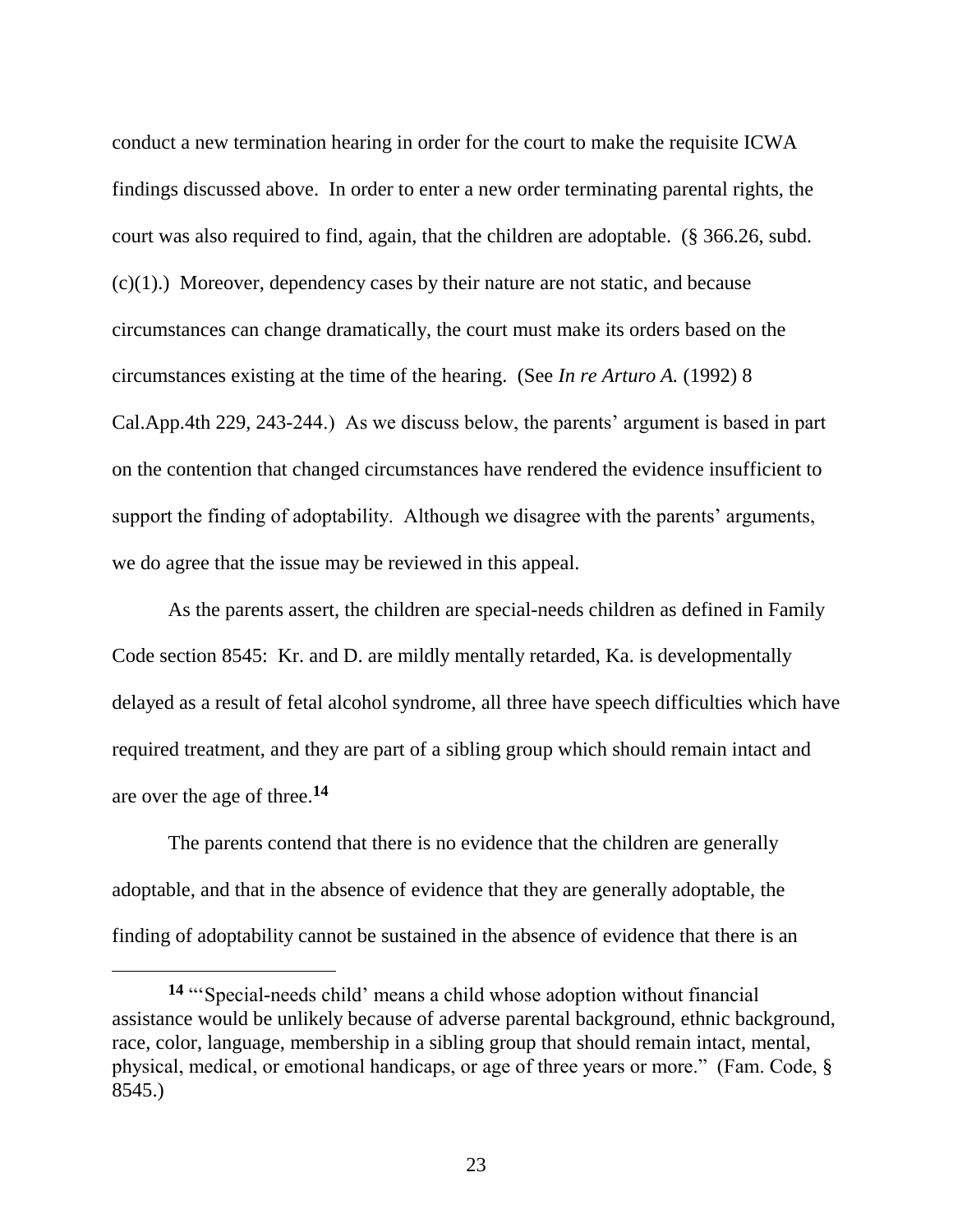"approved" prospective adoptive family which has expressed interest in adopting them. They contend that even though the prospective adoptive parents have stated that they are willing to adopt the children, the fact that they have not yet been "approved" to adopt them requires reversal of the finding of adoptability.

In the prior appeal, we concluded, contrary to the parents' assertion, that there was substantial evidence from which the court could conclude that the children were generally adoptable. (*In re K[.]B.*, *supra*, E039777 [at pp. 6-12].) The parents point to changed circumstances which have developed over the two years which have elapsed since that opinion, including the fact that Kr. and D. have been diagnosed as mildly mentally retarded since that time, and that the prospective adoptive mother reported that Ka. had reverted to earlier behaviors of stealing and acting out sexually and had requested a psychiatric evaluation for Ka. She believed that Ka. needed an IEP (individual educational plan), and the school had previously required a psychiatric evaluation before it would complete an IEP assessment. Even if we assume, however, that this new evidence moots the previous finding of adoptability and that the court could not, on the basis of that evidence, have reasonably found that the children are generally adoptable, the juvenile court"s conclusion that the children are adoptable is supported by substantial evidence.

Although a finding of adoptability must be supported by clear and convincing evidence, it is nevertheless a low threshold: The court must merely determine that it is "likely" that the child will be adopted within a reasonable time.  $(\S 366.26, \S 48.26)$ . (c)(1);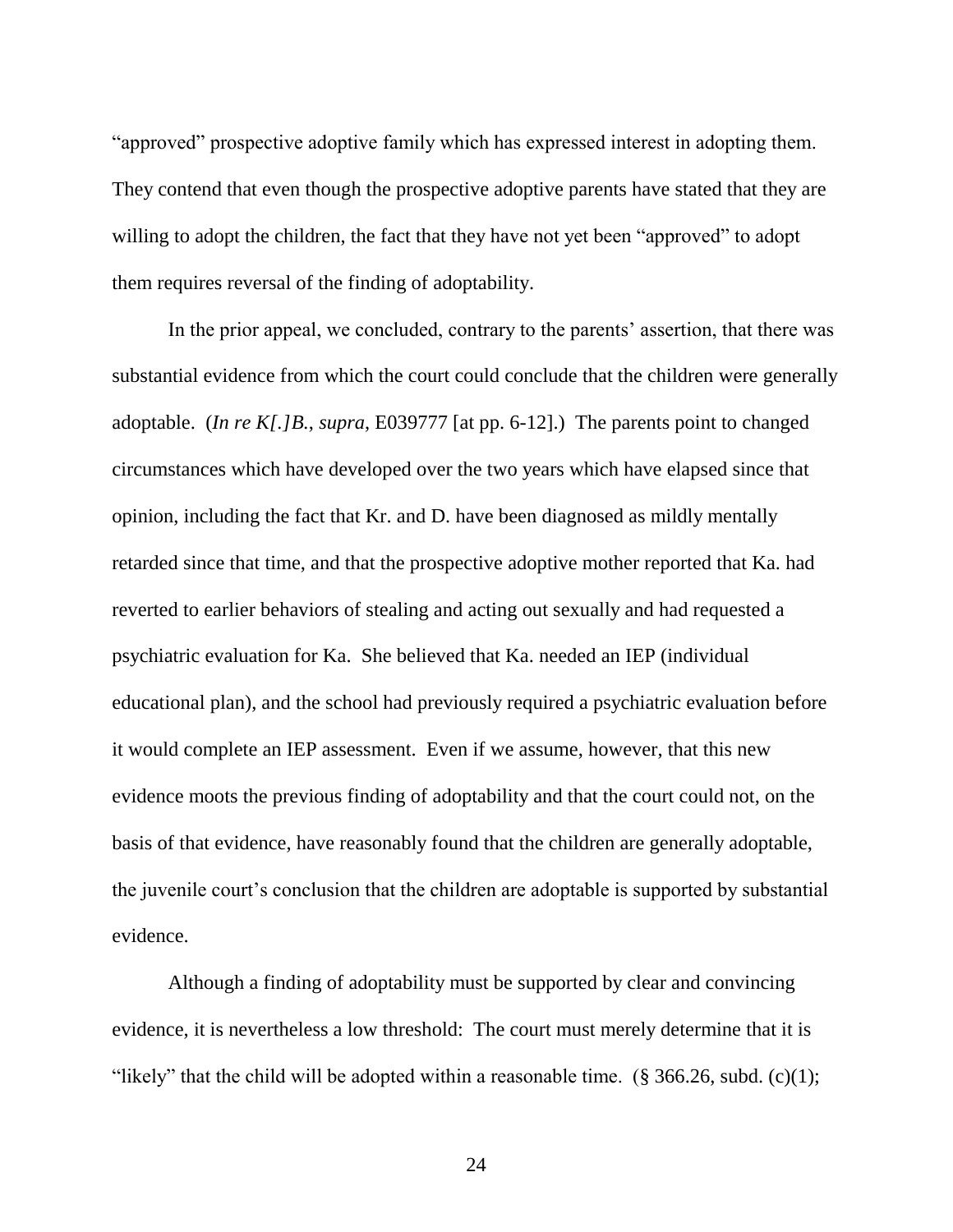*In re Jayson T.* (2002) 97 Cal.App.4th 75, 84-85, disapproved on other grounds in *In re Zeth S.* (2003) 31 Cal.4th 396, 414.) We review that finding only to determine whether there is evidence, contested or uncontested, from which a reasonable court could reach that conclusion. It is irrelevant that there may be evidence which would support a contrary conclusion. (*In re Casey D.* (1999) 70 Cal.App.4th 38, 53.)

It is well established that if a child has special needs which render the child not generally adoptable, a finding of adoptability can nevertheless be upheld if a prospective adoptive family has been identified as willing to adopt the child and the evidence supports the conclusion that it is reasonably likely that the child will in fact be adopted within a reasonable time. (See *In re Sarah M.* (1994) 22 Cal.App.4th 1642, 1650; see also *In re Scott M.* (1993) 13 Cal.App.4th 839, 844.) Here, the children had been residing with their prospective adoptive parents since October 2005. It had been reported since 2002 that Kr. and Ka. had developmental delays resulting from fetal alcohol syndrome, and all three children had speech and educational problems. Ka. had apparently at some earlier point exhibited the behaviors that motivated the prospective adoptive mother's request for a psychiatric evaluation. Despite these problems, the prospective adoptive parents wished to adopt the children, and they remained committed to adopting the children as of the date of the termination hearing, despite the continuing and perhaps increased difficulties described by the parents. There is no evidence that the adoption will not take place as soon as the legal process permits. This is sufficient to support the conclusion that it is reasonably likely that the children will be adopted within a reasonable time: "[I]t is only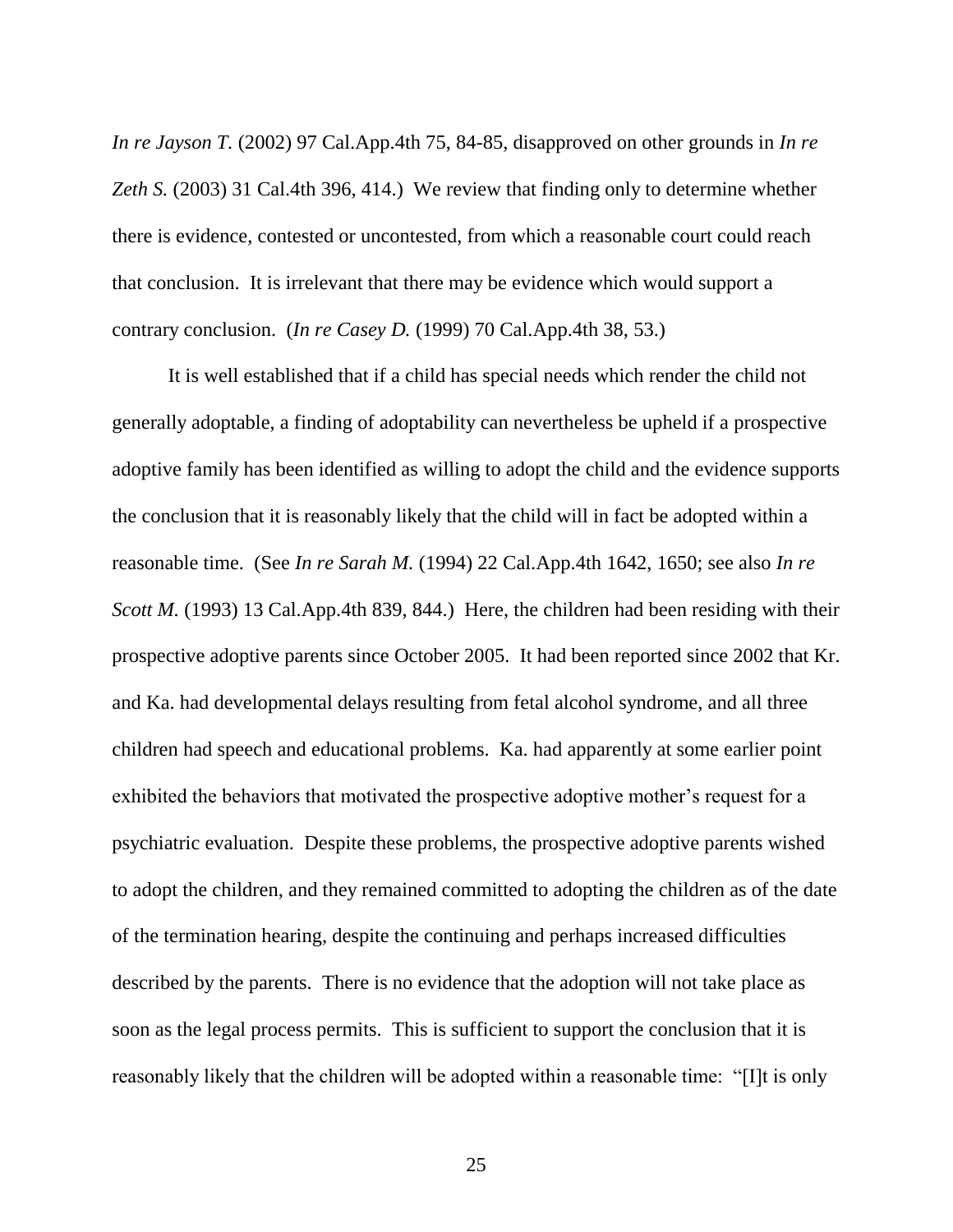common sense that when there is a prospective adoptive home in which the child is already living, and the only indications are that, if matters continue, the child will be adopted into that home, adoptability is established. In such a case, the literal language of the statute is satisfied, because "it is likely" that that particular child will be adopted." (*In re Jayson T.*, *supra*, 97 Cal.App.4th at p. 85.)

The parents, however, deduce from *Jerome D.*, *supra*, 84 Cal.App.4th 1200, a rule that a special needs child can be deemed adoptable only if an "approved" prospective adoptive parent exists. We disagree that this is the rule.

In *Jerome D.*, a willing prospective adoptive parent—the mother's former boyfriend, with whom the child had been placed, along with two younger half siblings had been identified but not yet approved as of the date of termination of the mother's parental rights. (*Jerome D.*, *supra*, 84 Cal.App.4th at pp. 1203-1205.) However, there were significant potential impediments to approval of the prospective adoptive father which the adoption assessment did not address. Among other things, he and the child's mother had a history of domestic violence in the presence of the children, which had resulted in three convictions of the prospective adoptive father. Despite having completed a domestic violence program, twice, the prospective adoptive father had again been arrested for battering the mother and for violating a restraining order. He was also "listed as a perpetrator" with child protective services for emotionally abusing his nephews and niece. (*Id*. at p. 1203.) The court held that under these circumstances, the mere fact that an identified person had expressed willingness to adopt the child was not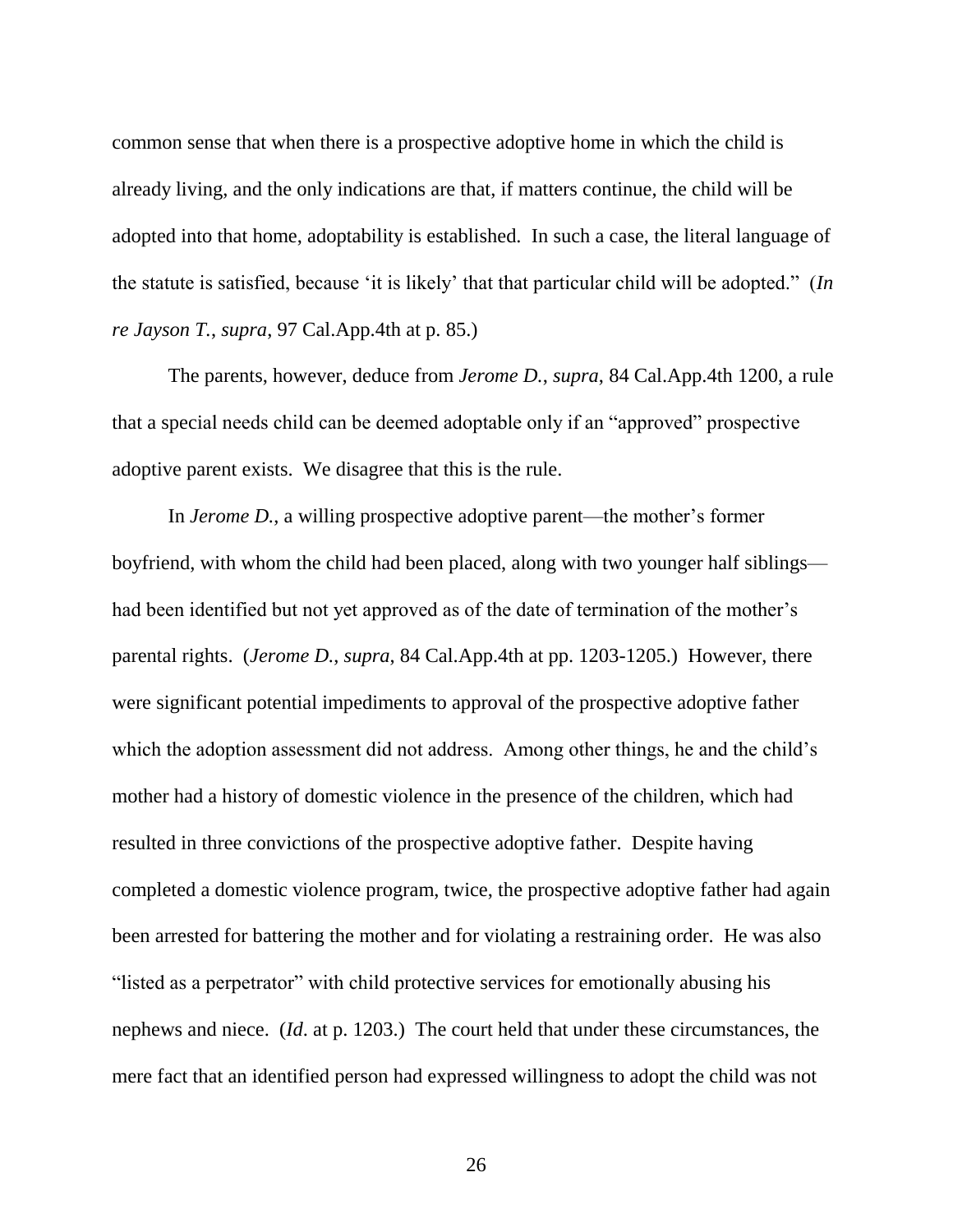sufficient to support a finding that the child was adoptable. (*Id.* at pp. 1204-1206.) As we understand *Jerome D.*, it was not the fact that the prospective adoptive father had not been approved prior to the termination of parental rights which mandated reversal of the adoptability finding, but rather the fact that there were serious impediments to his *ever* being approved. Here, the parents do not identify any potential impediments to the eventual approval of the prospective adoptive parents.

In *In re Asia L.*, *supra*, 107 Cal.App.4th 498, on which the parents also rely, the court held that it was not sufficient that the foster parents had expressed willingness to "explore the option" of adopting the two special-needs children. The court held that in the absence of evidence that "some family, if not [that] family" would be willing to adopt the children, the evidence fails to demonstrate that there was a likelihood that the children would be adopted. (*Id*. at p. 512.) Thus, there too, the issue was not whether there was an "approved" adoptive family available but whether the foster parents were sufficiently committed to adopting the children to support a finding of adoptability. That is clearly not the case here.